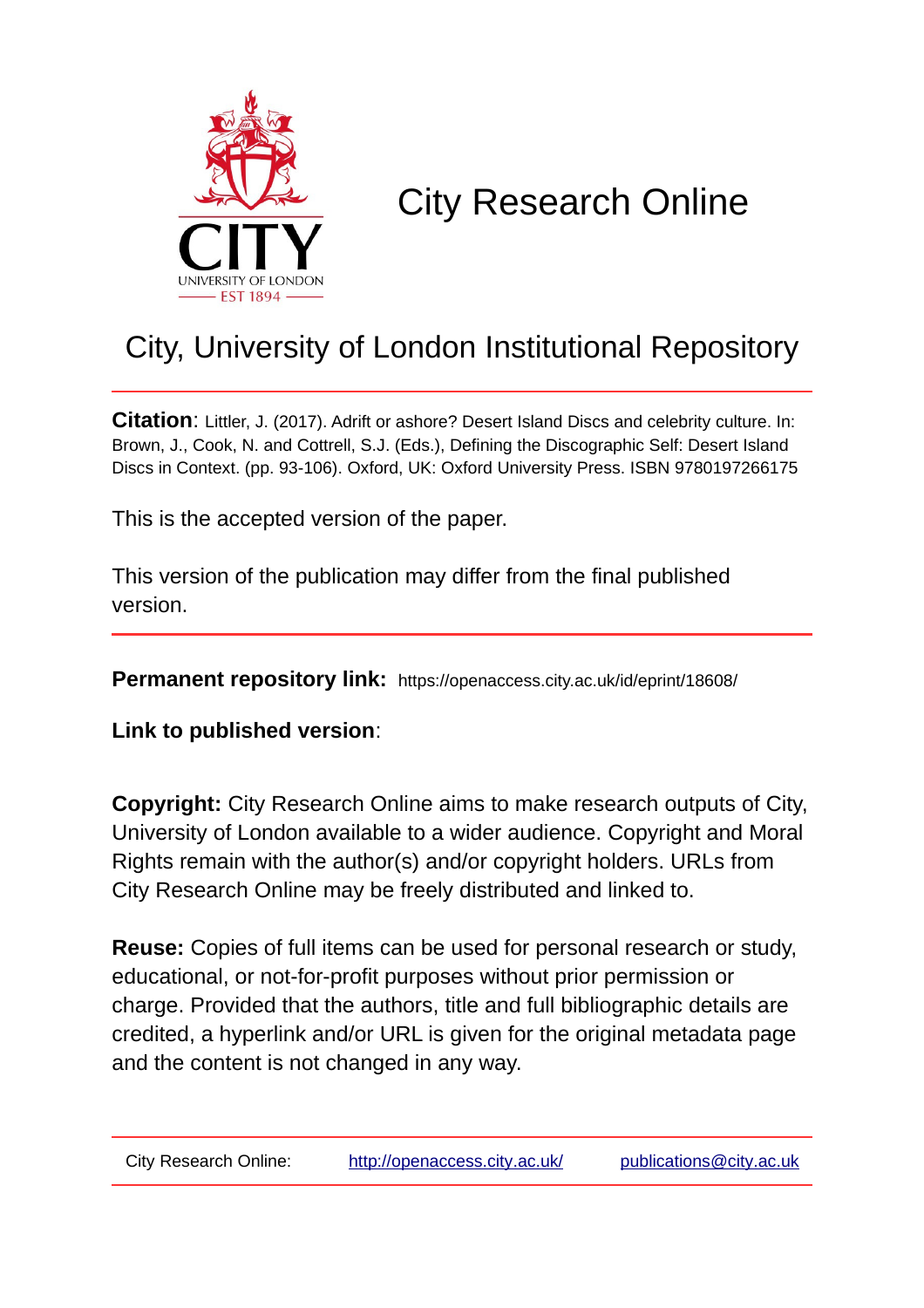# **Adrift or ashore?** *Desert Island Discs* **and celebrity culture**

# **Jo Littler**

# **Abstract**

Why do we want to imagine celebrities as adrift, as banished from the rest of the world, and yet, at the same time, to find out more about them? The idea of celebrities as 'intimate strangers', with the media providing us with privileged access to the alleged 'real' person 'behind' a distanced, glossy façade of superstardom, has long been a constituent element of modern celebrity culture. *Desert Island Discs*' capacity to use and perpetuate such motifs has been a key reason for its success. At the same time, the programme also registers shifts in celebrity culture: towards a less white and male-dominated demographic, towards the hyper-intimate confessional, and towards expanding celebrity power. In this chapter I consider how *Desert Island Discs* connects to changing formations of celebrity culture, to ideas of meritocracy, and to a social culture of individualization.

#### **Keywords:**

celebrity, individualism, intimacy, meritocracy, power

#### **Biog. note**

Jo Littler is Reader in Culture and Creative Industries at City University of London. Her books include *Against Meritocracy: Culture, Power and Myths of Mobility*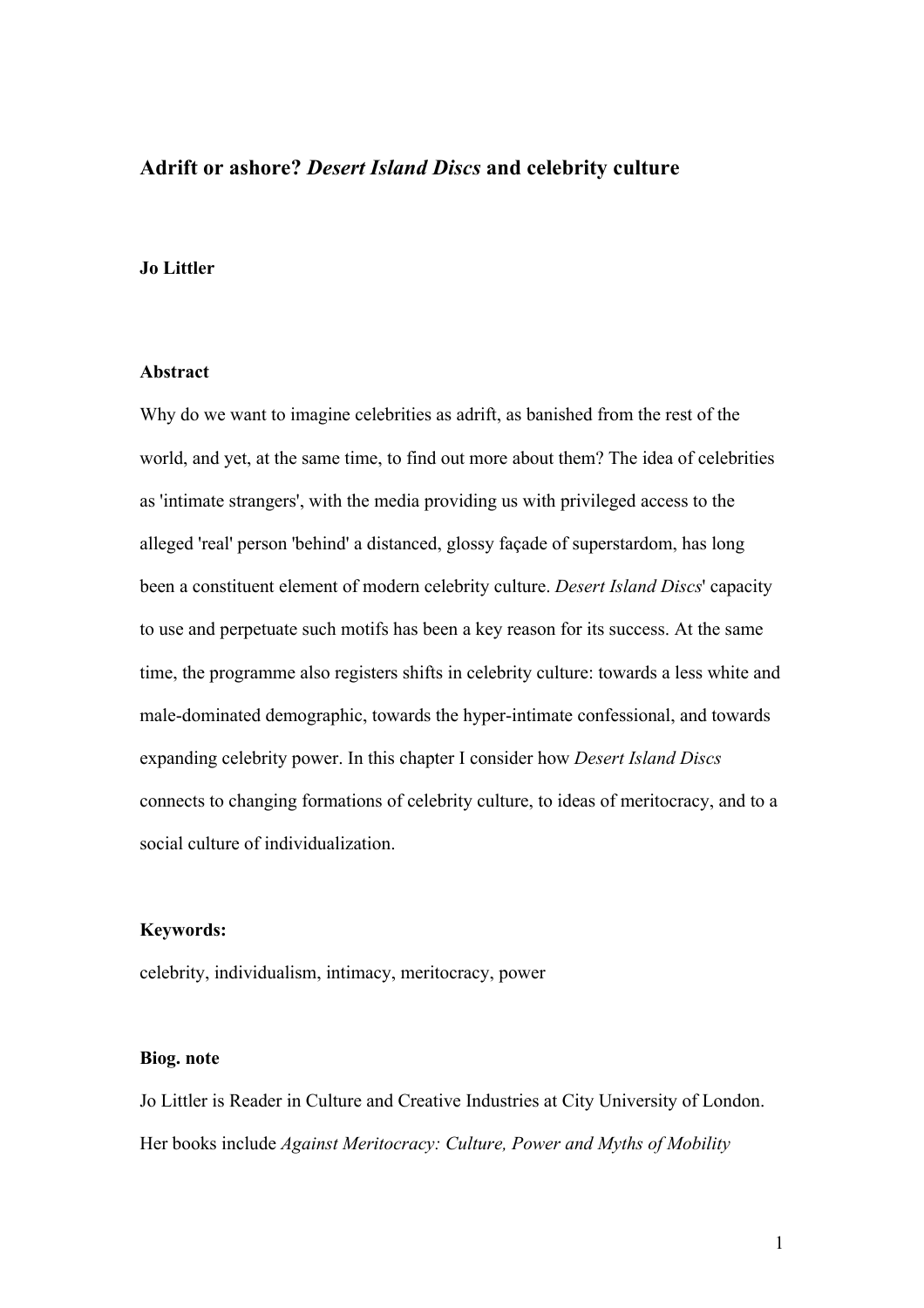(forthcoming, Routledge, 2016) *Radical Consumption? Shopping for Change in Contemporary Culture* (Open University Press, 2008) and with Roshi Naidoo (eds) *The Politics of Heritage: The Legacies of 'Race'* (Routledge, 2005). She has edited several journal issues on celebrity culture.

#### **1. Introduction**

I begin with a confession: I did not grow up listening to *Desert Island Discs (DID)*, or indeed to Radio 4 at all. I came from a Radio 2 household, its domestic airwaves full of the gentle jocularity of Terry Wogan and the Floral Dance and the strangely sonorous tones of *Sing Something Simple* on a Sunday evening. But going to university and joining the ranks of the professional middle classes has meant that I have come to listen to *DID* sporadically over the years, sometimes as background noise and sometimes on purpose, when a speaker I have been interested in listening to has been scheduled to appear.

I have of course listened to it more frequently in preparation for this chapter and the conference preceding it, and this has generated a range of affective responses. I was fascinated by the story of the political activist Tariq Ali's secular, communist childhood in Pakistan (16 March 2008). I was upset by author Alice Walker's story of her relationship with her daughter, who she doesn't see anymore (19 May 2013). I was entertained by actor Kathy Burke's luxury item: a laminated life-sized man to surf on (15 August 2010). I was struck by the novelist Andrea Levy's statement that appearing on the programme had fulfilled one of her lifetime ambitions (12 June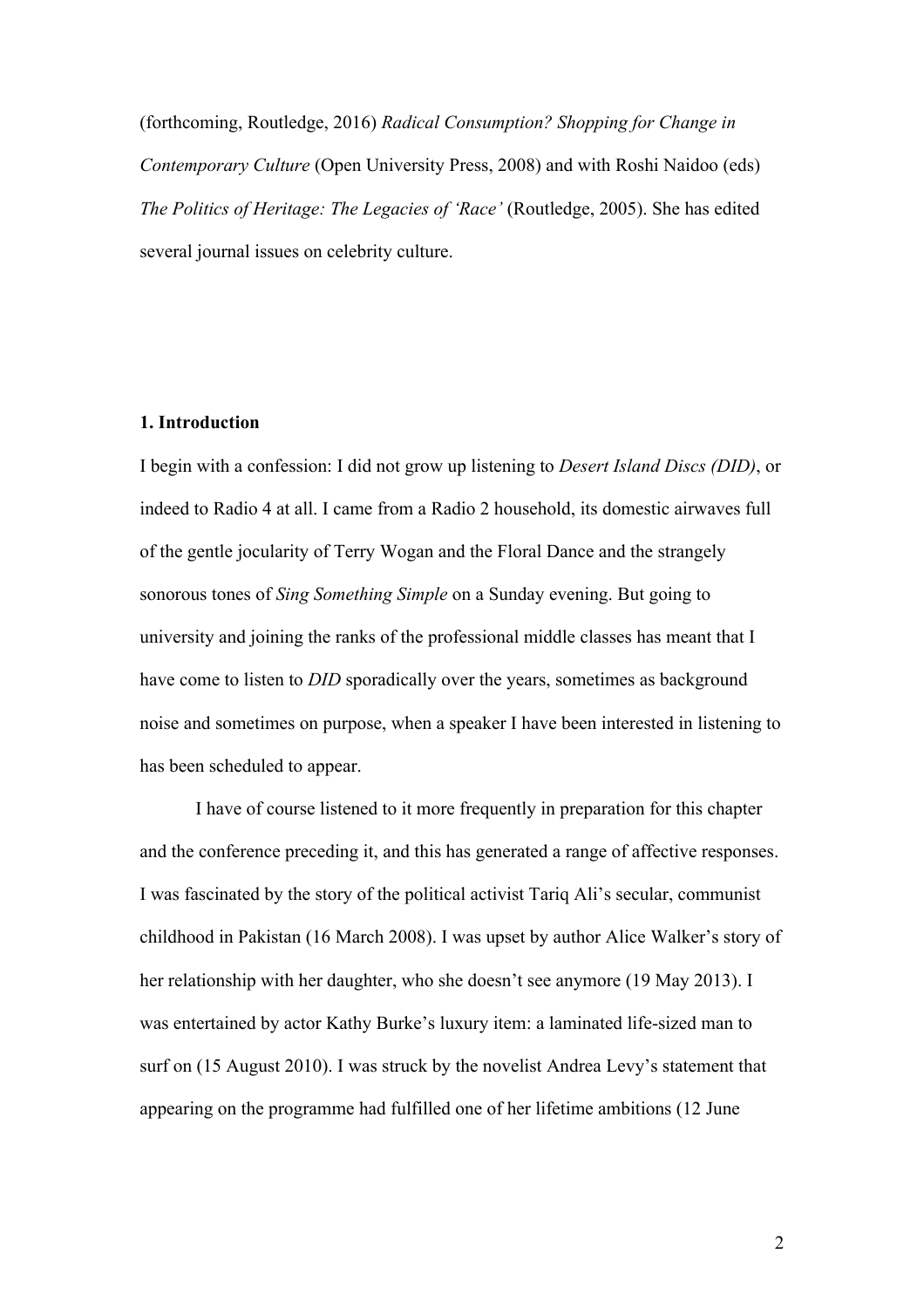2011). And I was moved by cultural and political theorist Stuart Hall saying that Miles Davis's music 'put his finger on my soul' (13 February 2000).

I also discovered a number of what were–to me–interesting facts about the programme. These included the information that presenter Michael Parkinson was accused by the BBC Board of Management in the 1980s of demonstrating a 'Yorkshire bias' in his choice of castaways (Parkinson 2012). I discovered that at one point in 2014 the programme had for the first time in its history reached gender equality in terms of its interviewees for that particular year. And I learnt more about its iconic place in UK popular culture, as demonstrated by the way it weaves in and out of books, plays, and other broadcasts (Symons 2012). These include how Henry, the protagonist of Tom Stoppard's play *The Real Thing*, fretted over his choices for a forthcoming appearance on *DID,* and what they would say to the world about his character (Stoppard 1982). And how, in 1996 the programme made a fictional appearance on the TV sitcom *Absolutely Fabulous*, when flamboyantly vapid PR agent Edina Monsoon (played by Jennifer Saunders) chose eight tracks, all of which were by Lulu.

These subjective points connect to the key themes of this chapter in ways that I hope will soon become clear. I focus here on the relationship between *DID* and celebrity culture, because of the latter's prominence in popular culture and also because of the important role it plays in illuminating and shaping relationships between individuals and the wider society. One of the main reasons why *DID* has endured for so long is because of its successful deployment of, and negotiation with, celebrity culture*.* At the same time, some of the mutations that the programme has undergone index changes in both celebrity culture and society at large. This chapter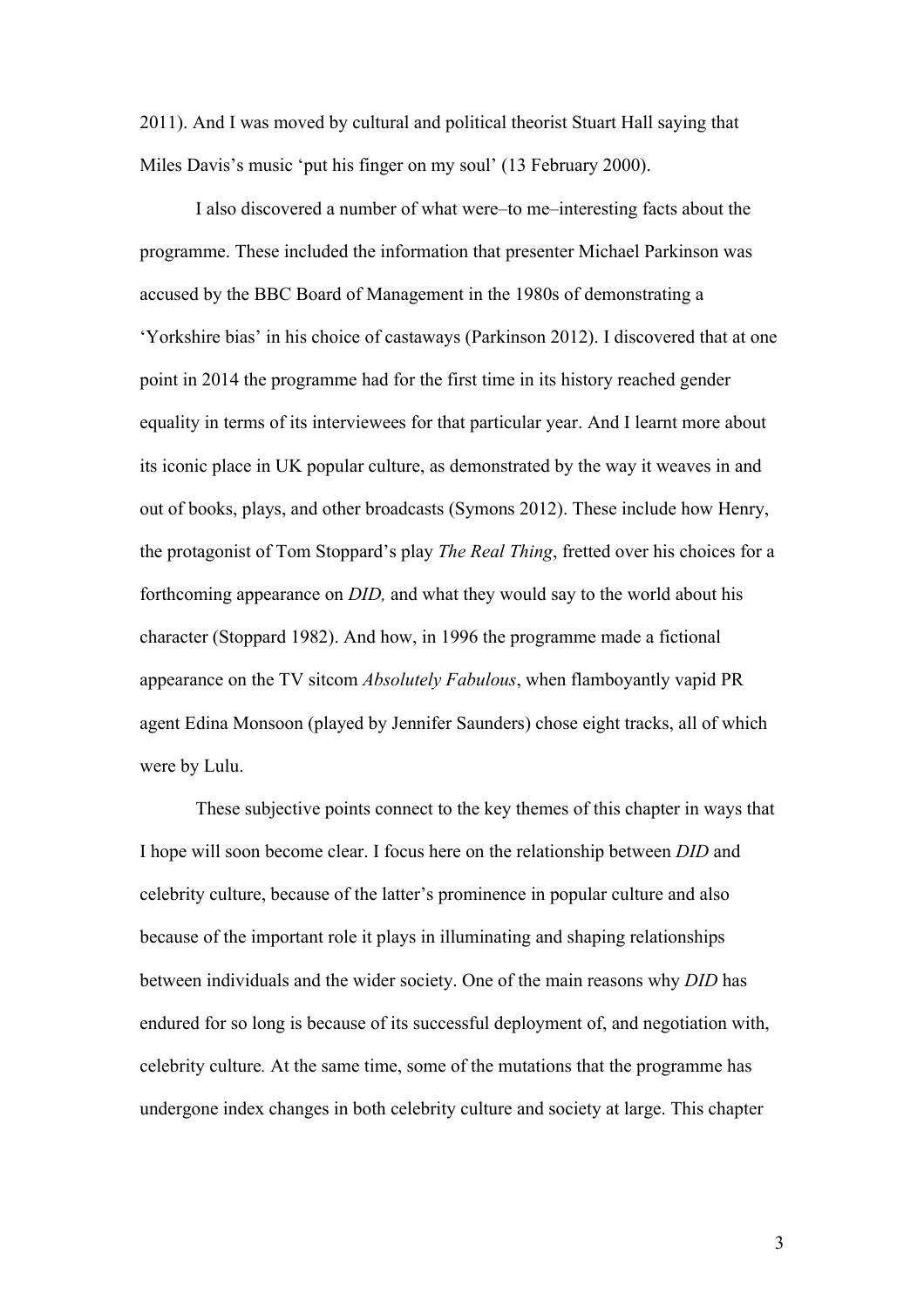explores these two different dimensions of the dynamic between the programme and celebrity.

#### **2. Adrift: celebrity castaways**

What exactly does the programme do with celebrities? Clearly it interviews them about their favourite music, it tells their biography and, crucially, *it imagines them all alone*. This begs the question: why do we want to imagine celebrities as adrift, as banished from the rest of the world and yet, at the same time, find out more about them?

In creating this aural *mis-en-scene*, *DID* in many ways stages for us celebrity writ large. It both dramatizes the function of celebrity and performs an allegory of that function; it simultaneously removes celebrities to a different space and time and brings us 'up close' to their star persona. Such a construction works by mobilising the notion of celebrities as being, in Richard Schickel's (2000) phrase, 'intimate strangers'. The idea that the media provides us with privileged access to the alleged 'real' person 'behind' a distanced, glossy façade of superstardom has long been a core, constituent element of modern celebrity culture. As Richard Dyer (1980, 1986) points out in his elegant studies of film stars such as Jane Fonda and Dirk Bogarde, the mediation of celebrity functions by telling you that you are *lucky*. You are having a special experience: privileged access to the secret life of the stars.

This is still how most media coverage of celebrities works, albeit manifested in different ways–perhaps by exposing dietary, financial, sexual or family secrets. Media constructs and stages this revelatory moment, which functions to perform an unmasking of the so-called 'real' star for us (Dyer 1980, 1986; Turner, Bonner & Marshall 2000; Marshall 2006; Evans & Hesmondhalgh 2005). *DID* similarly works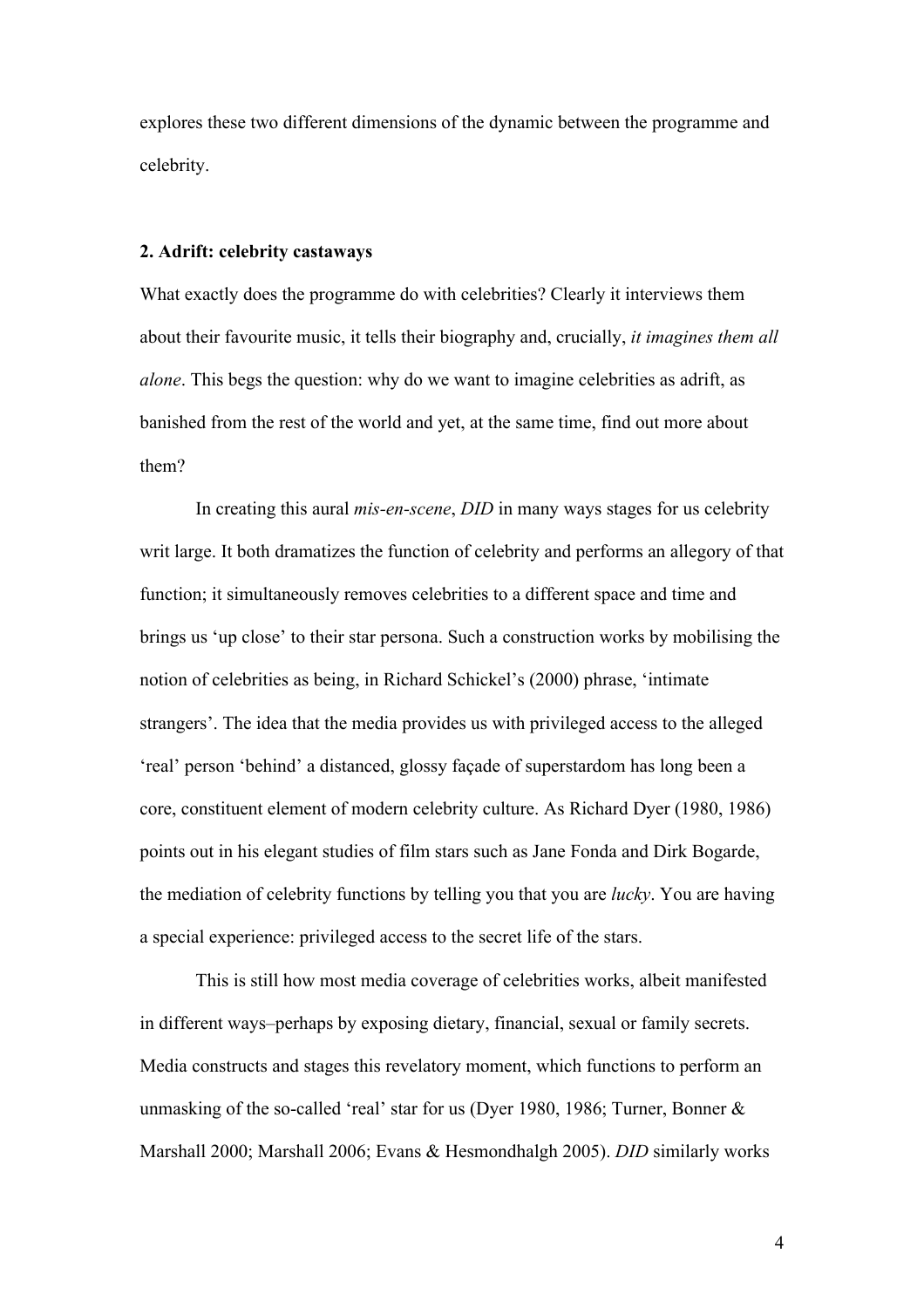in this vein of intimate revelation. Its structured interview format, its incremental disclosure of the guests' special records, its autobiographical anecdotes, all purport to stage a revelation of 'the real' celebrity who the audience is encouraged to feel that they know much better at the end of the programme than at the beginning. Indeed, *DID*'s desert island motif is itself an allegory of celebrity culture, of the heroic individual who we like to imagine floating, to some extent, away from the rest of us.

There are many definitions of celebrity in circulation.<sup>1</sup> Perhaps the most persuasive is the basic, almost mathematical formulation which asserts that celebrities are recognized, or 'known', by greater numbers of people than they can themselves recognize (Gilbert 2004: 87); or, as the eighteenth-century French writer Nicholas Chamfort put it, 'Celebrity is the advantage of being known to people we don't know and who don't know us' (de Chamfort 1968: 78). Celebrity culture is therefore not a recent phenomenon; it has a long history, as exemplified by the adulation given to, for example, Roman emperors or Kings in feudal regimes (Braudy 1986). But this does not make it trans-historical, or a phenomenon that has always been the same. Clearly this is not the case. The manner in which celebrity is construed changes according to time and place (Morgan 2011; van Krieken 2012, Inglis 2010; Littler 2014). It has an intricate and direct relationship to the social formation, culture, politics and technology of which it is a part at any given moment, and reflects how the relationship between society and individuals is being imagined and managed (Holmes and Redmond 2006; Holmes and Negra 2011; Littler 2004; Marshall 2006). This set of power dynamics, specific to a particular epoch and infinitely contestable, is what cultural studies scholars describe as 'the conjuncture' (Gramsci 2005; Grossberg 2010; Hall 1987; Littler 2016).

 <sup>1</sup> For a good summary of such definitions see van Krieken 2012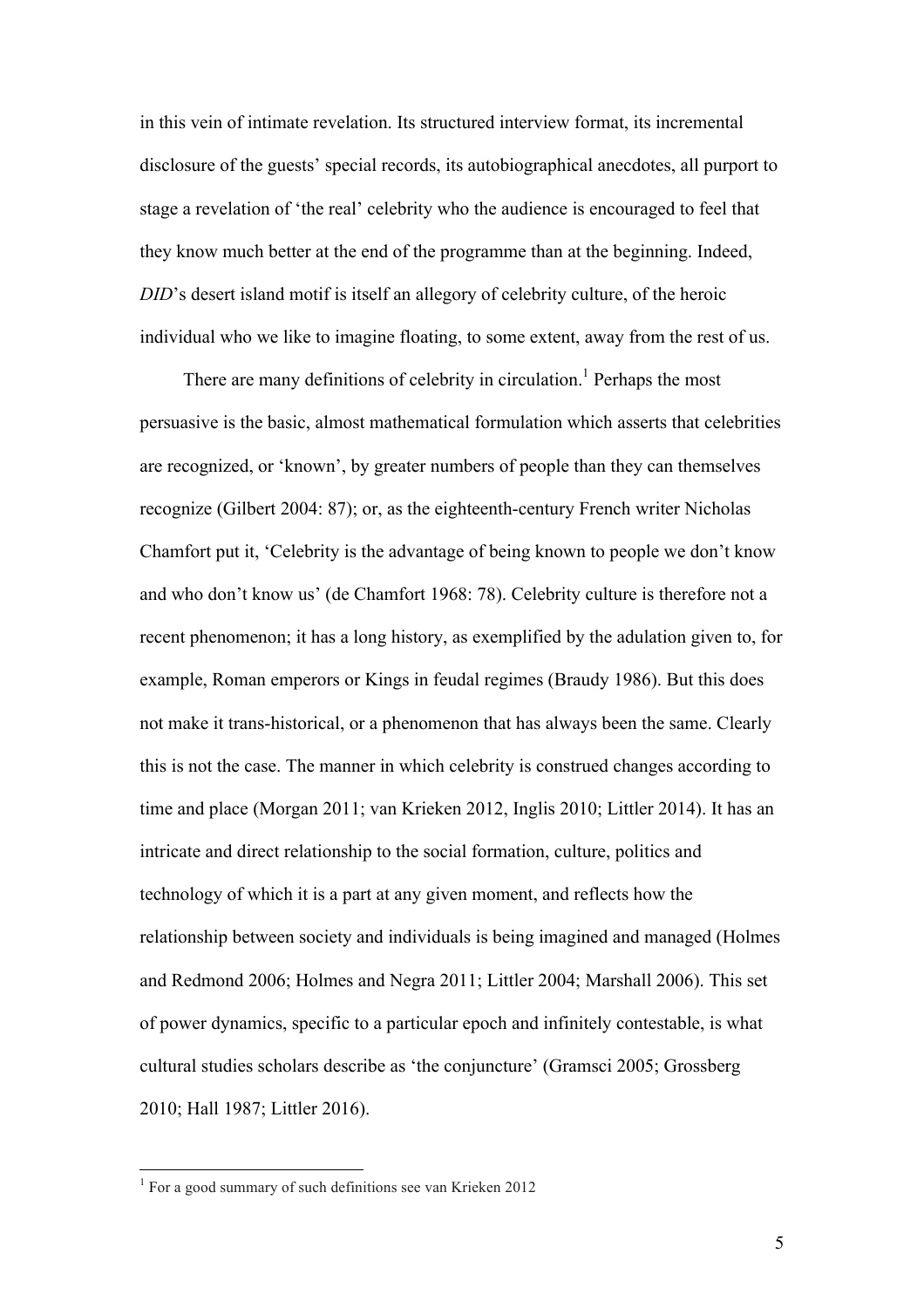For example, earlier feudal or courtly fame was produced through the circulation of images and knowledge about a very *few* people–kings, emperors–on their coins and paintings, echoing the social and political structure of feudalism, in which very few people were in charge. Later, with the expansion of early merchant capitalism, theatrical culture and print, there gradually arose a different, more expansive formation of fame (Inglis 2010), and in the sixteenth century the word 'celebrity' itself was born (van Krieken 2012). This notion of celebrity is in turn different in texture from today's, as there are now *more* famous people, and a wider variety of expressive forms of communicative machinery with which to produce information about them, and through which they gain attention and currency.

Celebrity becomes more recognizably modern in the late nineteenth and early twentieth centuries, aided by film and sound reproduction technologies. Now it was more firmly associated with entertainment and the cultural industries; this is the moment when celebrity is both industrialised and starts to become a motor for industry (Inglis 2010; van Krieken 2012; Williamson 2016). As I have discussed elsewhere, these are all key eras, or, borrowing again from Foucault, 'epistemes' of celebrity (Littler 2014).

Our modern formation of fame is imbricated with what the political scientist C.B. Macpherson termed 'possessive individualism', the pervasive discourse within which the individual comes to be imagined as a bounded unit. Macpherson traces this idea in political philosophy from the seventeenth century, 'from Hobbes to Locke'. Possessive individualism was the development of 'a conception of the individual as essentially the proprietor of his own person or capacities, owing nothing to society for them' (Macpherson 2010: 3). Macpherson explains very clearly that the political context for this theory arises from the development of industrial capitalism and a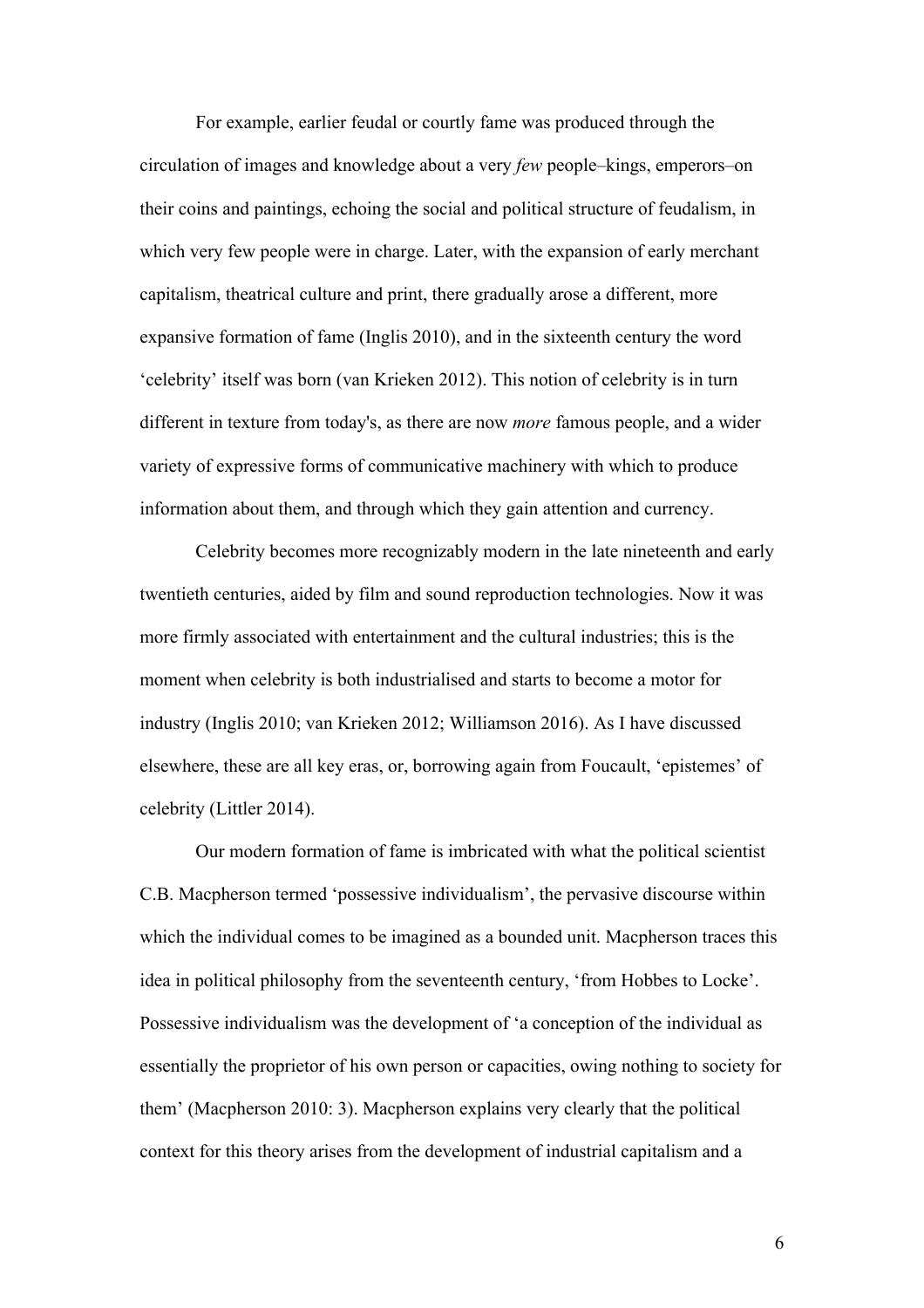market society based around the idea of exchange between autonomous individuals. Such understandings were to help generate the rise of the isolated, rugged, romantic individual artist, beholden to nothing but a cloud.<sup>2</sup>

Such an analysis can be connected to work in different disciplines that are concerned with the parallel emergence of individualization. In particular, it relates to Foucault's (1977) work on the birth of authorship, where he considers how the author came to function as the key stamp of identity for a text. By way of contrast, in the introduction to her collection of fairy tales Angela Carter draws attention to the absence of individualization within them, highlighting their multi-layered authorship and comparing this to the co-creation of recipes and how nobody can know who invented potato soup (Carter 1990). We might compare such an absence of possessive individualism with, for instance, the extent to which the name of a chef such as Jamie Oliver is now used to endorse a range of products, from recipes to restaurants. Such forms of individualization, which today overwhelmingly take the form of personal branding, are all productive of modern celebrity culture; they all help generate it.

In today's world celebrity culture has achieved even greater prominence, not only quantitatively, with respect to the volume of interest it generates, but also qualitatively, that is, in terms of media framing. Particularly noteworthy phenomena include the recycling of so-called D or Z list celebrity (less famous stars, A-list being the most famous) into new media formats (Rojek 2001; Palmer 2005); the expansion of TV programming based around celebrity (Holmes and Jermyn 2004); 'live' celebrity tweeting and persona-building through social media (Marwick 2014); and the expanding influence of celebrity in other parts of the public sphere, including the

 $2$  The reference is to William Wordsworth's famous lyric poem 'I wandered lonely as a cloud' (1807), which has become emblematic of Romanticism.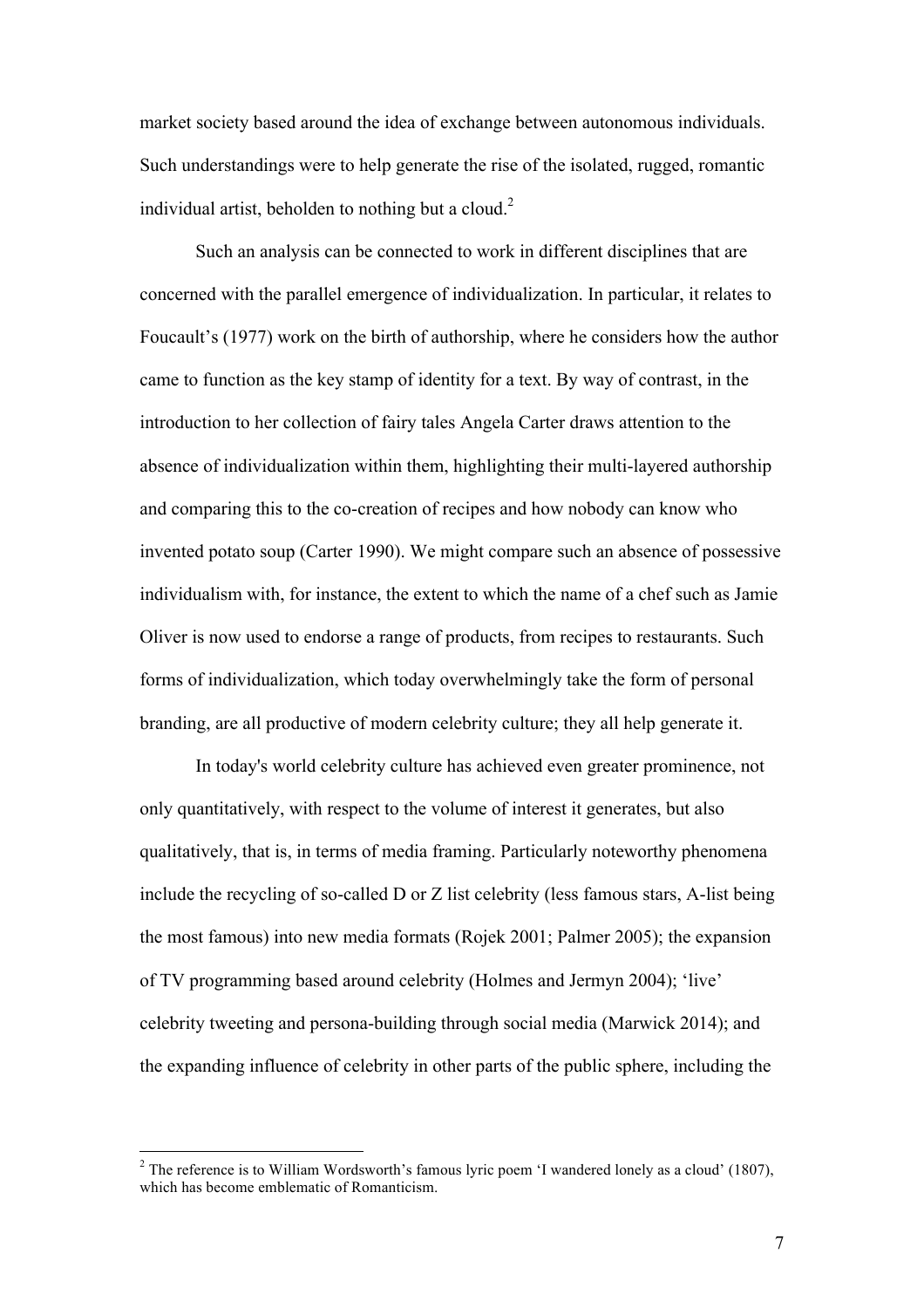work of NGOs and charities (Brockington 2014, Kapoor 2013, Littler 2015). All this is occurring in a moment that is now often termed 'neoliberal', an epoch promoting the idea that the autonomous individual should deal with the vicissitudes and dangers of contemporary life without social safety nets, particularly in the form of the welfare state (Foucault 2010; Hall et al 2014; Brown 2015; Crouch 2011). This political logic works by marketising collective public services and prioritizing the agency of the individual. In such political contexts it is unsurprising that celebrity culture, with its attendant emphasis on the tastes, characteristics and behaviours of particular 'celebrated' individuals, should flourish.

# **3. The shores of contemporary celebrity**

How might *DID* be viewed in relation to these different cultural, social and political contexts? As Milly Williamson (2016: 1) argues, 'fame is part of the historical process, and as such it helps to illuminate the balance of power in any society between different forces and values'. The programme undoubtedly registers something about how society has become increasingly individualized. It is perhaps hard to imagine a more graphic illustration of individualization than an autonomous celebrity stranded on an island. The fact that *DID* works to define people on this basis– and to *elevate* individualization as an achievement–is culturally meaningful. It is a playful fantasy, of course, but such fantasies have powerful cultural traction, and they also *produce* our understanding of what's important and significant.

*DID*, then, helps to reproduce the logic of celebrity culture in terms of its elevation of individuals, as well as to dramatize that function via its playful imagining of the individual on, even to a large extent *as*, an island: remote, bounded and beyond all other human contact. But we need to look more closely at how its relationship to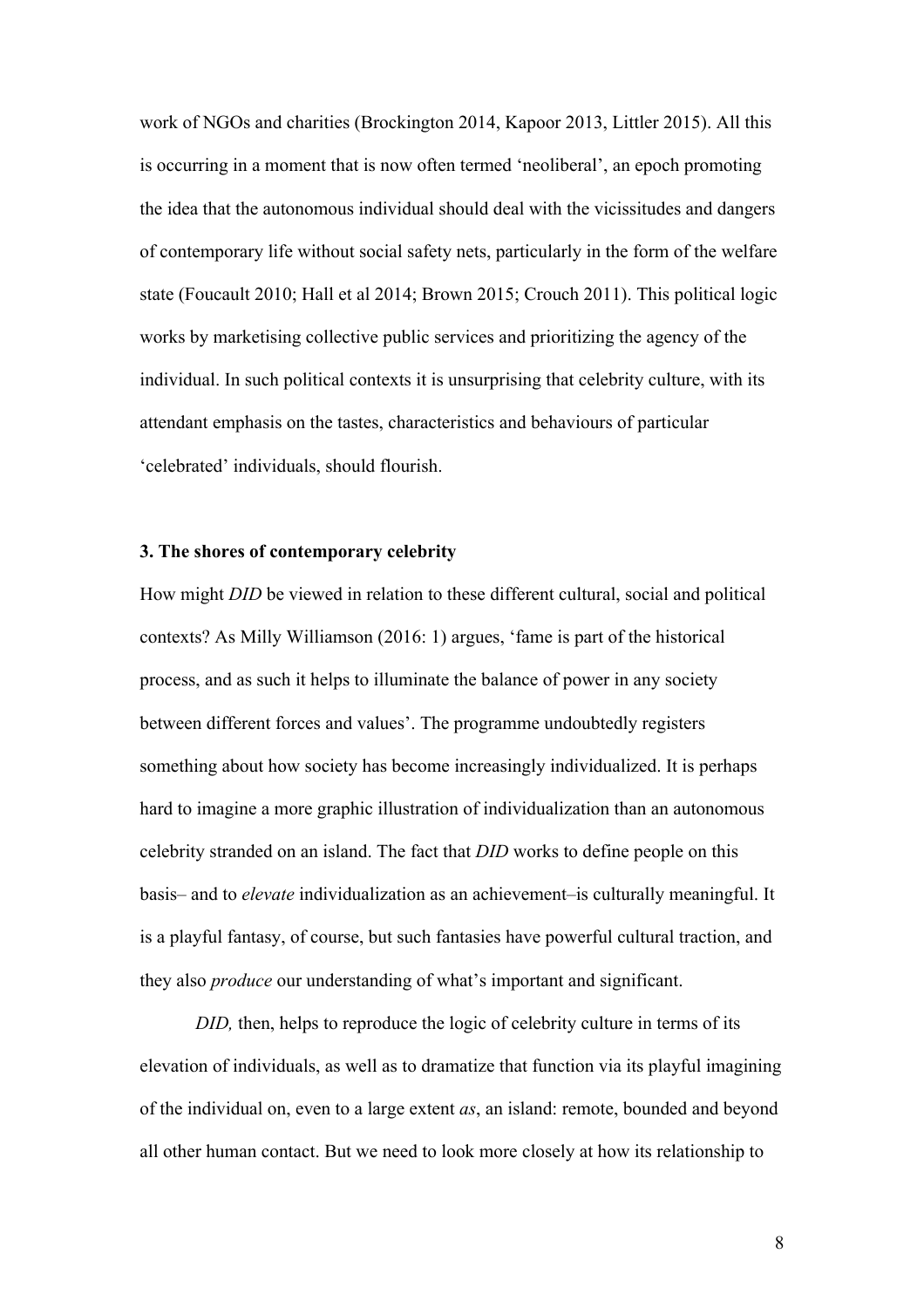celebrity culture is fashioned. Doing so reveals three main reasons why the programme has been so long-lasting. First, because its engagement with celebrity usually occurs in a genteel fashion: the programme intersects with the public sphere beyond the entertainment industry–particularly with what used to be called the establishment, or 'the great and the good'; second, because it has adapted to changing social demands for inclusion and representation; and third, because it has surfed the waves of change in celebrity culture.

The gentility of *DID* is perhaps most notably observed in the absence of the word 'celebrity' in the official discourse surrounding the programme. Although, as noted above, the word has populist and commercial connotations, it is not highlighted in the framing of the programme. Instead, BBC narratives focus on the appearance of castaways who are 'well-known' or who make a significant contribution 'to public life'.<sup>3</sup> As the online audio archive text puts it, 'Castaways are people who've played a significant role in their field or in society and who have a story they're happy to share, and who we feel will appeal to the Radio 4 audience.'<sup>4</sup> Whilst *DID* deals with celebrity, then, it appears to do so in a non-flashy, genteel fashion–via a very middleclass aesthetic–downplaying the commercial implications of its celebrity promotion.

This is a somewhat ambiguous formulation. On the one hand, it is admirable that the programme frames its interviewees as making a significant contribution to public life. On the other, that very framing begins to indicate something of the cultural and class dynamics at play, as well as hinting at historical exclusions around who exactly is permitted to take on a powerful role in the public sphere. The show is positioned as a 'respectable' form of celebrity interview, which is further emphasized

 <sup>3</sup> http://www.bbc.co.uk/programmes/articles/1GZ9XQ8tpjMs4zv6Zny9Y0G/presenters

<sup>4</sup> http://www.bbc.co.uk/programmes/articles/4xJyCpMp64NcCXD0FVlhmSz/frequently-askedquestions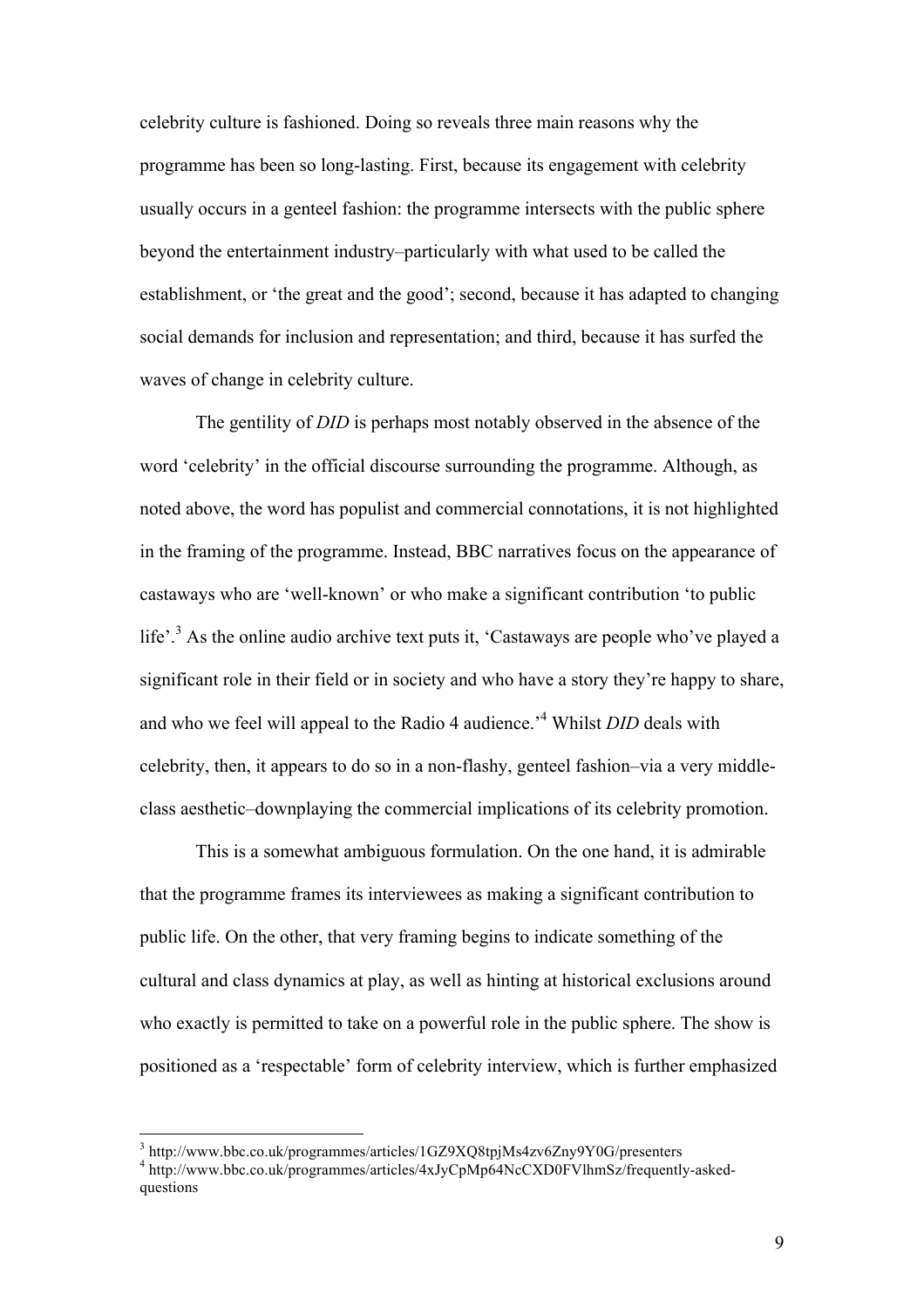by its frame, Radio 4, being positioned as 'the station for intelligent speech'. This is a radio station that, as well as being seen as 'a national treasure' in British public life, has also become a byword for middle-class values, with all the associated veneration and exclusions that this entails (Mair 2008; Midgely 2011; BBC Trust 2011).

In pursuing this theme, it is instructive to consider the cultural forces operating at the time of the programme's introduction in 1942. It was emerging at the end of a period when 'mass' or 'light' entertainment had particular resonances and associations in terms of gendered and class dynamics. Commercial entertainment culture was, as many historians and theorists have noted, often gendered as feminine and associated with the lower class (Husseyn 1986; Williams 1981). 'High' and 'low' cultural distinctions were then still very much in evidence, as distinct from today, when the idea and practice of the 'cultural omnivore' has much more traction (i.e. when opera is widely disseminated via local cinemas and aristocrats happily consume and make pop music) (Williams 1981; Peterson 1992). What the Frankfurt School celebrity theorist Leo Lowenthal termed 'idols of production' were, in the early twentieth century*,* deemed to possess a higher social rank due to their association with work, the masculine public sphere, and the terrain of the Great and the Good; but 'idols of consumption', the celebrities of the entertainment industry, saturated with connotations of the feminine and lower class, were less highly valued (Lowenthal 1984).

Nevertheless, and as Jenny Doctor points out elsewhere in this volume, because of the wartime context in which the programme was launched, with increasing pressures on the BBC to be not only 'for' the people but 'of' the people, programmes such as *DID* in fact marked the beginning of a shift in the Corporation's mindset in relation to popular culture. Although early BBC memos suggest some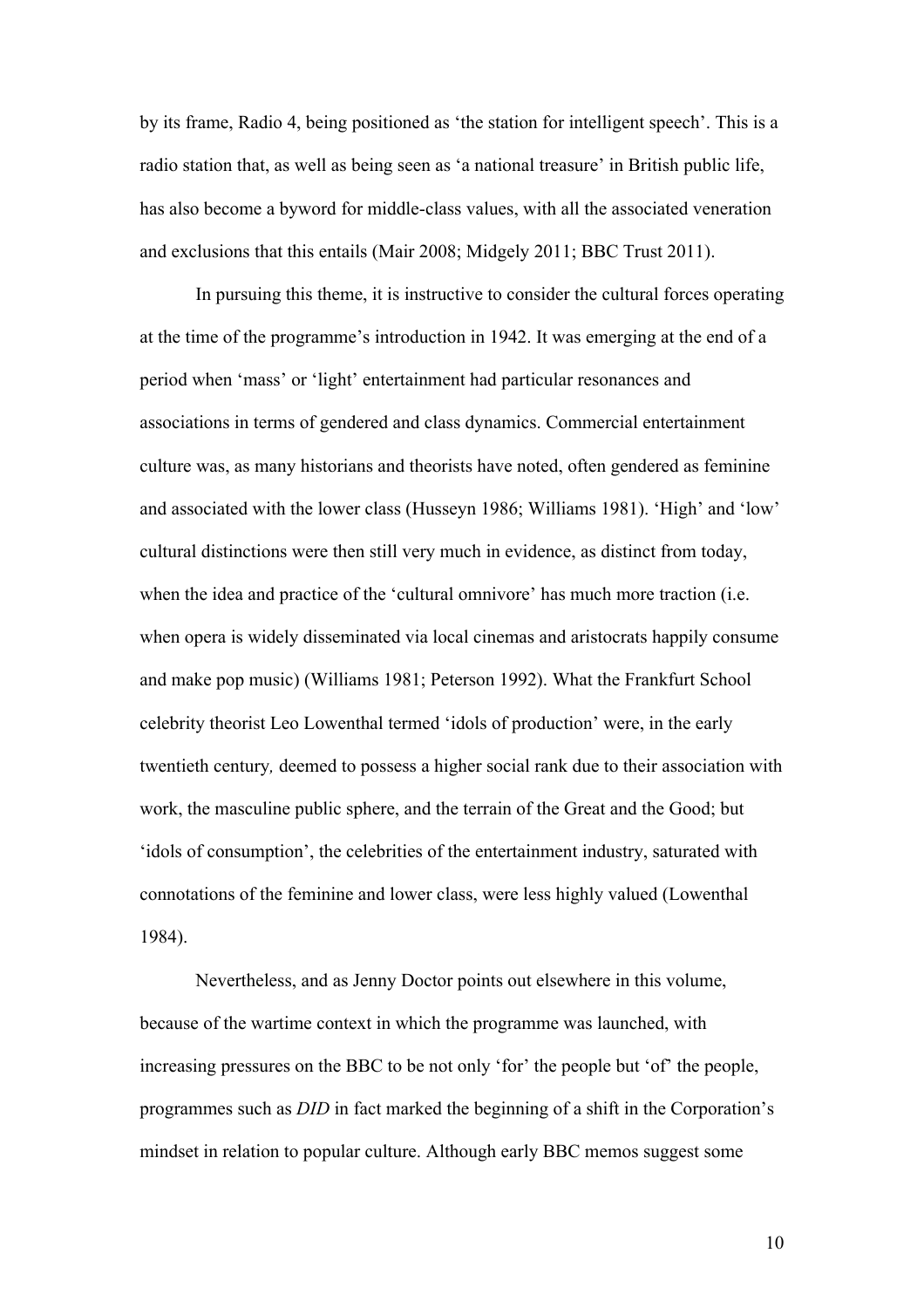initial ambivalence on the part of the production team towards the inclusion of guests from the entertainment industries.<sup>5</sup> the actual castaways invited onto the show demonstrate considerably more enthusiasm for this sector. A significant factor here was that Roy Plomley was a great fan of popular entertainment in general, and positively emphasized it: from the opening series, comedians, popular singers, bandleaders and others were all regularly invited to appear. For example, the first castaway was Vic Oliver, comedian, actor and musician; the fifth was actress Pat Kirkwood; number six the famous bandleader and impresario Jack Hylton; and number ten comedian Arthur Askey.

Programme eight, however, took a different approach, introducing to its listeners a much less well-known 'glamour girl from London's Windmill Theatre', Joan Jay. Plomley introduced her by noting that she 'hopes to be well-known one day'—implying, of course, that she was not as much of a celebrity as the other castaways who had already been invited onto the show. Here, then, we already begin to see *DID* not only reflecting celebrity culture, by responding to the popularity or distinction achieved by its guests in other fields, but also shaping it: inclusion in its broadcasts elevated its guests in the national consciousness, consecrating their stories, opinions and, above all, their musical choices.6 Thus, while Plomley's own interviewing manner evidenced the gentility and social deference that was characteristic of the BBC at the time, the guest list he constructed for the programme revealed something of the changing social dynamics already at play in the country at large.

Building on these populist roots, the second reason for the programme's

 $\frac{5}{5}$  For more on this see Stephen Cottrell's chapter in this volume.

<sup>6</sup> On this point, see also Andrew Blake's reflections in this volume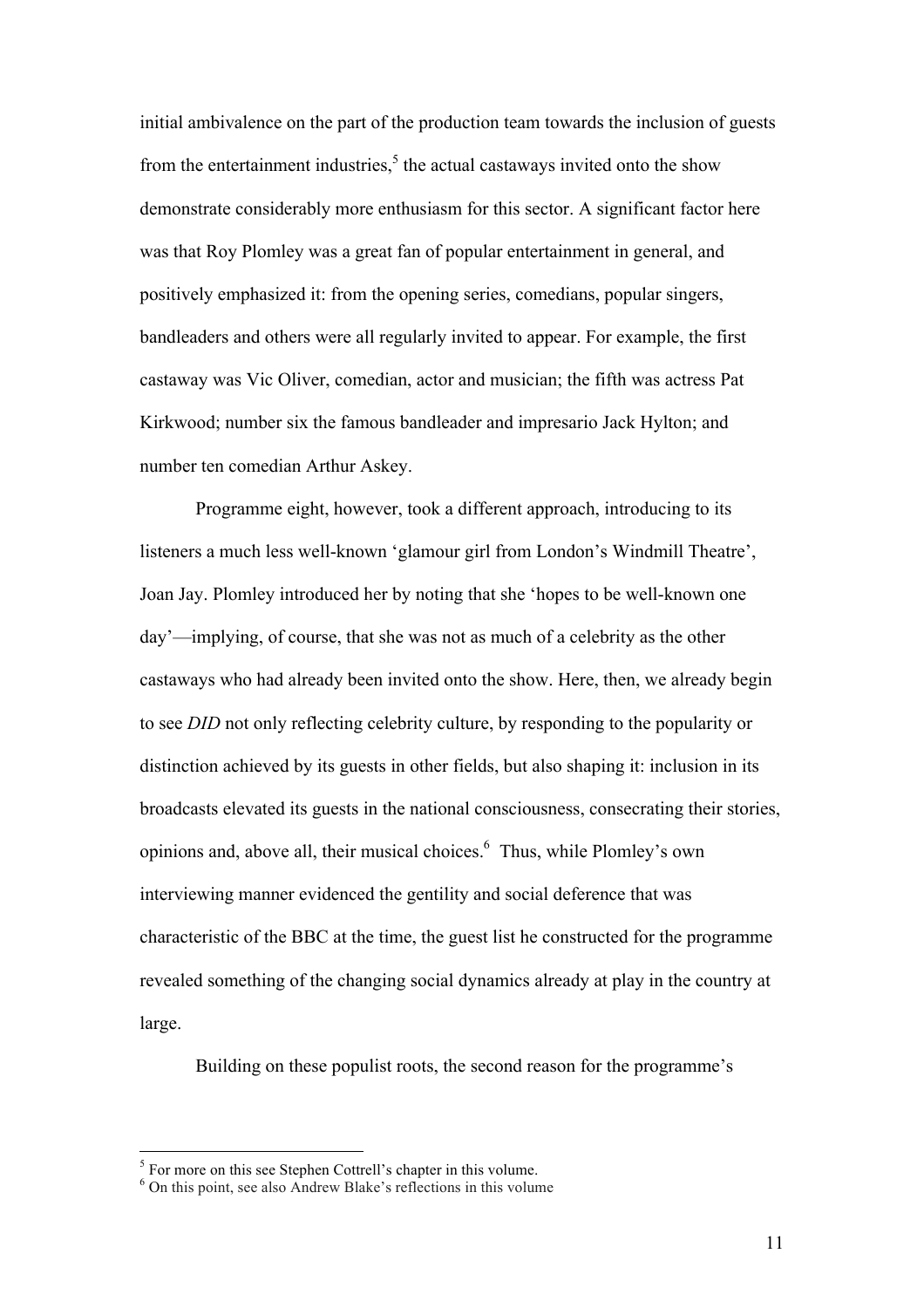longevity is that it has adapted to changing social demands for inclusion and representation by interviewing a broader range of people than just white upper and upper-middle class men. This is where the episodes featuring people I mentioned in the introduction–such as the working-class actor and director Kathy Burke, the writer Alice Walker, and the political activist Tariq Ali–are significant. As already noted, according to the online *DID* archive the programme achieved gender parity in 2014.7 This is social progress, although it has not been achieved without right-wing barbs, such as an opinion piece in *The Daily Mail* by Ephraim Hardcastle which raised the issue of whether his readership 'had actually heard' of women like (Artistic Director and Principal Dancer of the English National Ballet) Tamaro Rojo or (BAFTA awardwinning playwright) Sally Wainwright.<sup>8</sup> Hardcastle frames this through the arch, ostensibly neutral perspective of whether you, the readers, have heard of these women–completely bypassing the crucial point that it is *through the media itself* that people are most likely to *learn* about such figures. Such perspectives ignore *DID*'s implicit role as a site where understandings and definitions of what a major celebrity is, and who qualifies for it, are constructed as well as reflected. In recent years the programme's expansion of its castaway list, going well beyond the simple endorsement of white male celebrities in order to achieve gender parity and a better ratio of ethnic diversity, has therefore been constructive and progressive—and not only for the programme but also for the society of which it is part.

Thirdly, *DID* has moved with the changing tides of celebrity. Over the years its celebrities have become increasingly keen to appear less formal and more relaxed and intimate in their address. This is clear when listening to the presenters, who are

<sup>7</sup> http://www.bbc.co.uk/radio4/features/desert-island-discs/find-a-castaway?year=2015 <sup>8</sup> Ephraim Hardcastle, 'Does Desert Island Discs have a gender policy?' *Daily Mail*, 14 January 2015. http://www.dailymail.co.uk/news/article-2908976/EPHRAIM-HARDCASTLE-Does-Desert-Island-Discs-gender-equality-policy.html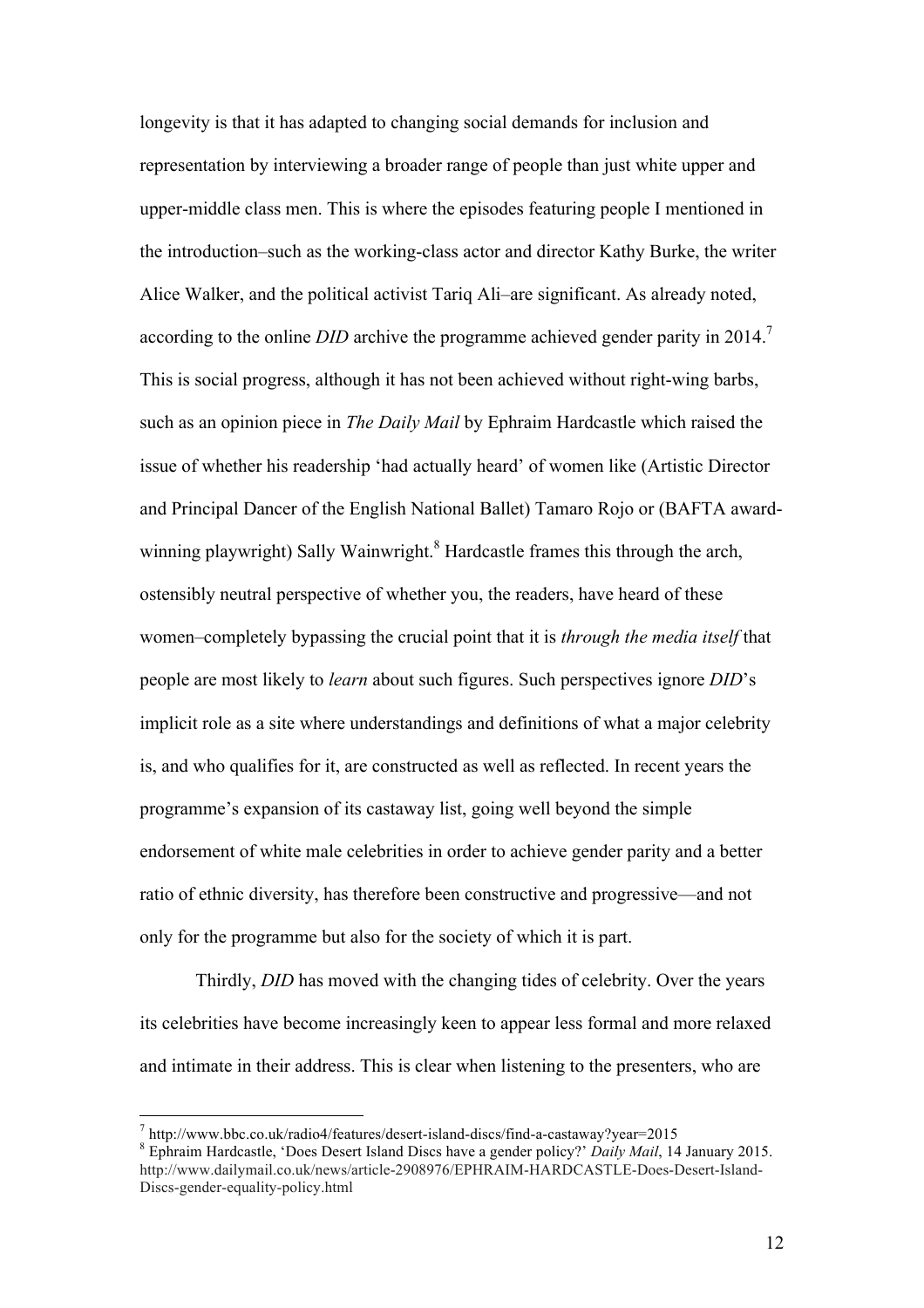themselves, of course, celebrities: we can hear the contrast between the jovial anecdotage marking the Roy Plomley years (1942-85) to the emotional, confessional era of Kirsty Young (2006-), whose interviewing style owes much to cultures of psychoanalysis and counselling. Young will often push the interviewee about their own understanding of an aspect of their behaviour or experience. For instance, when interviewing the actor, writer and comedienne Kathy Burke (15 August 2010), Young kept asking if she was sure she *really* didn't want a partner. When interviewing the actor, writer and musician Hugh Laurie (23 June 2013), Young tried repeatedly to make him state that he was still driven to satisfy his hard-to-please mother (and her tone was quite a contrast to Sue Lawley's more jocular interview with Laurie on 12 May 1996). Young has asked of the programme, 'What's its point, what's the aim? For me it's to strike up an intimacy with the guest that allows them to trust me and in turn properly reveal themselves' (Young 2012: ix). For her, the emphasis is on the interview achieving gradual revelation and emotional literacy.

Such a focus on the 'inner life' of the participants is indicative of what is sometimes described as the feminization of culture: the idea that our culture is increasingly prioritizing emotional literacy and empathetic modes of communication (Ilouz 2007). This is not to say that such presentational modes are automatically 'better'. That much is clear through, for example, Lilie Chouliaraki's (2013) work on historical differences in celebrity communication styles: contrasting the charity work of celebrities today with those of 50 years ago, Chouliaraki compares Audrey Hepburn's structured humanitarianism with what she describes as the more informal, yet much more *narcissistic* style of Angelina Jolie. Nevertheless, 'revealing' emotional literacy and informality are taken to be typical narrative modes of our epoch. Similarly, it is significant that *DID* has moved from having very structured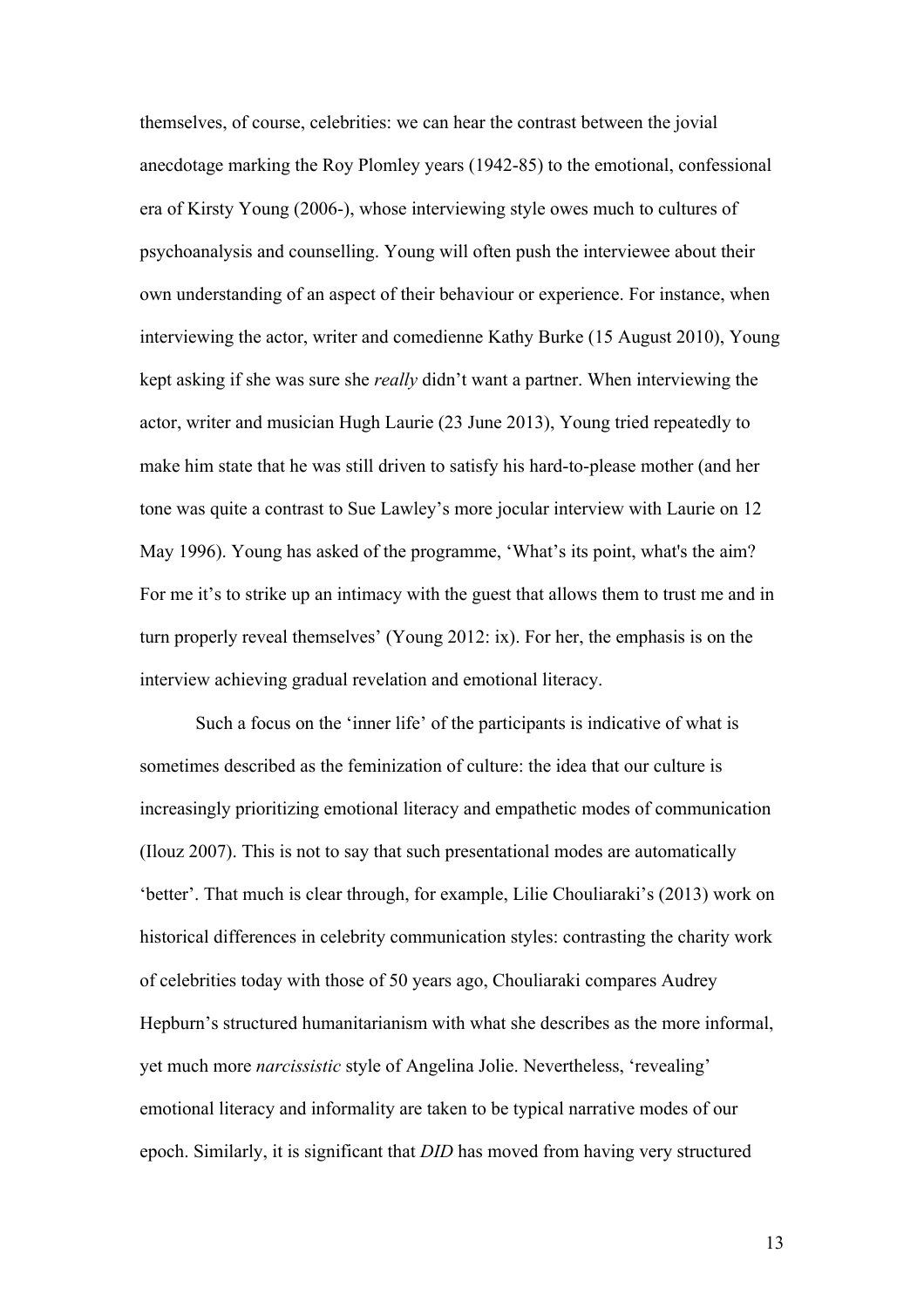scripts to accommodating looser, more naturalistic interviews, echoing the more widespread social decline of deference and the rise of 'post-Fordist' informality.

Notwithstanding Roy Plomley's personal enthusiasm for personalities from the world of light entertainment, it remains the case that until quite recently the majority of *DID* castaways have tended to come from a largely white, frequently male demographic, with largely middle or upper-class backgrounds that have been in keeping with the Radio 4 frame in which the programme is located. In more recent years this has changed, and such fluctuations in the nature of acceptable celebrity types not only indicate that *DID* has been 'changing with the times', but also illustrate again the programme's position as an active agent within the process of celebrity construction, its formative role in moulding who counts as a celebrity. Not only does *DID* reflect celebrity, but inclusion in the programme also bestows it, and its choices of who might qualify as a celebrity contribute to shaping the wider terrain of celebrity culture as well as drawing from it.

#### **4. Conclusions**

P. David Marshall observes that different media technologies create particular hermeneutics and relationships to celebrity. He notes that the cinema screen is a technology of awe-inspiring distance: it blows up the star, maximizing aura, helping deify their image. TV, however, is a technology of the *familiar*; its aura is being continually broken–particularly on US TV–by short runs and advertising messages (Marshall 2001). Marshall doesn't discuss radio, but it's useful to extend this schema by thinking how radio works differently in relation to the star persona. This is particularly salient in the case of the *DID* interview, given that celebrities are most often associated with visual spectacle and excess. How does this particular form of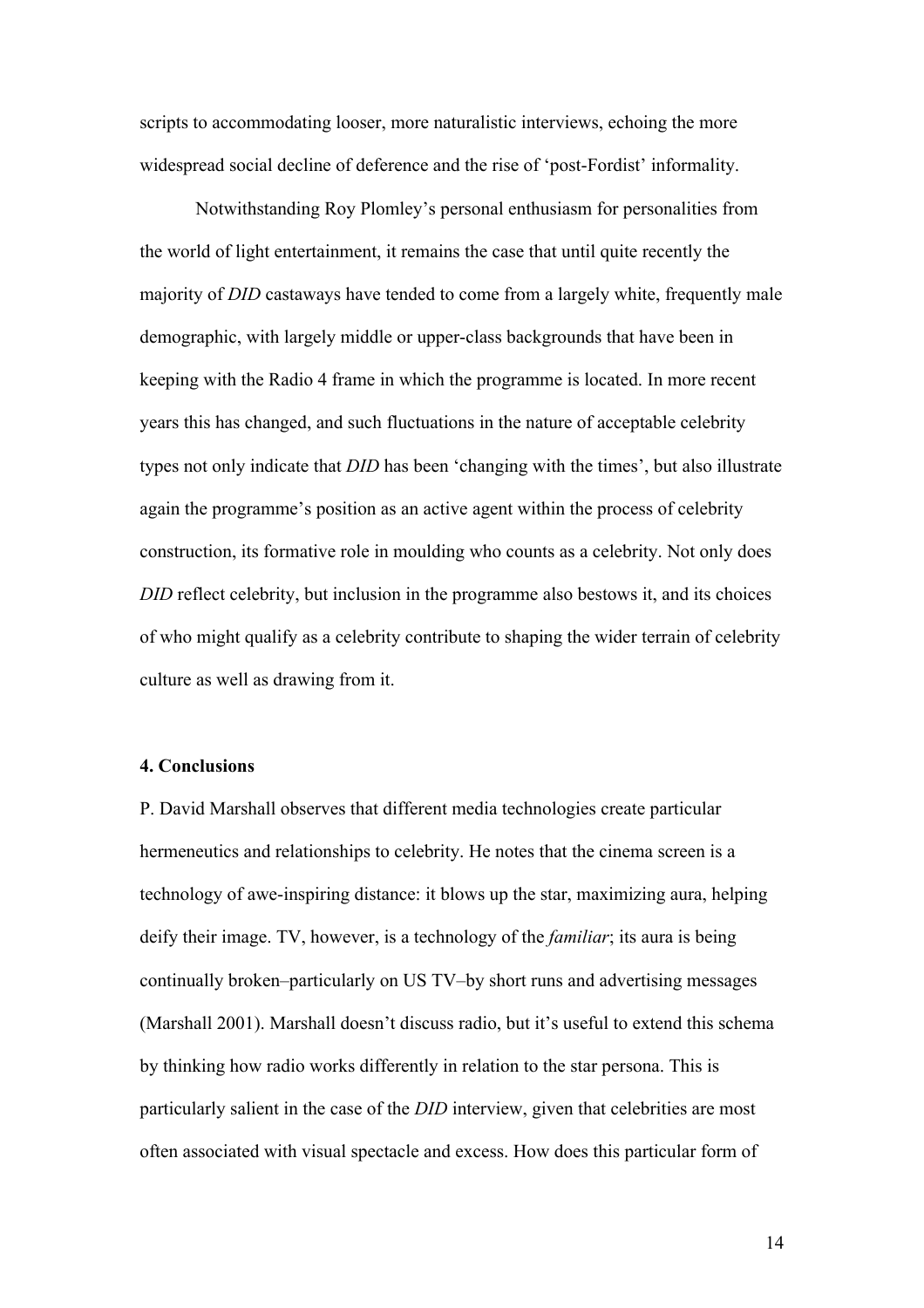radio, this channel, and this specific programme, work to present celebrity? Musical choices, of course, augment the particular celebrity persona being presented, as Stoppard's Henry recognises and agonises over; the music imbues the celebrity with the intimately affective charge of the sonic realm, combined with the cultural and social distinction often inferred from the musical selection itself. The radio also works by the grain of the voice imbuing the celebrity with extra *gravitas* and credibility, an affective frame which is created through the uninterrupted public service intimacy of this mode of audio—through the sense of talking into somebody's ear—as well as through the highly classed establishment status of Radio 4.

These combined factors have helped *DID* become a 'marker' of celebrity status, with its castaways deemed to have achieved a canonical position in British public life. This is perhaps why certain celebrities are invited back repeatedly, with the number of invitations being broadly linked to the individual's degree of celebrity: David Attenborough and Arthur Askey (a very popular entertainer in his day) were invited back four times, Terry Wogan and many others three times; and sometimes a 'serial' castaway celebrity has been placed in what is effectively a Christmas slot (Askey's fourth on 20 December 1980, Petula Clarke's third on 24 December 1995, David Attenborough's third on 25 December 1998). This is also why it can be spoofed on the TV sitcom *Absolutely Fabulous*, and why the author Andrea Levy said, at the end of her episode, that she felt she had achieved a lifelong ambition (12 June 2011). Yet clearly the programme also publicizes the works of famous individuals, via what Grant McCracken (1989) terms 'celebrity brand extension': the role of media appearances as a form of promotion. Examples of this on *DID* would include celebrity double-act interviews (e.g. Morecambe & Wise, Flanders & Swann,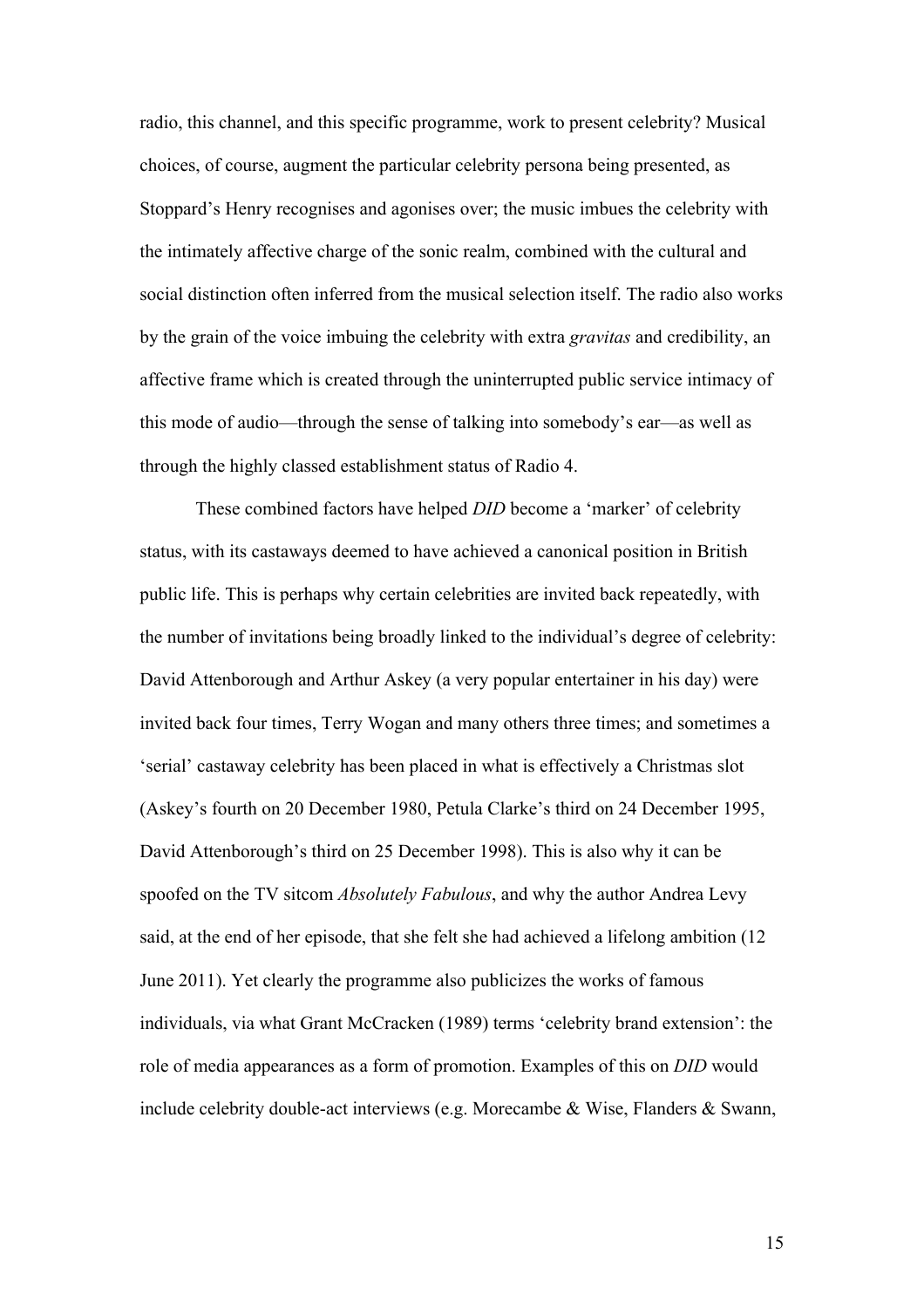Michael Powell & Emeric Pressburger) or in-character appearances (e.g. Dame Edna Everage).

In the case of *DID*, promotion does not generally work to *overtly* publicise the single most recent work of the guest, though for David Attenborough's second appearance (10 March 1979) Roy Plomley obligingly enquired after 'your own blockbuster "Life on Earth"', which was reported as then completed and being shown. He did likewise for Petula Clarke's second appearance (20 February 1982): when the singer casually mentioned being 'right in the middle of *The Sound of Music*', namely, the run at the Apollo Theatre, West End, 18 August 1981–18 September 1982, this provided the springboard for a short discussion of the show and her next disc choice, which just happened to be from the same musical.

More typically, however, *DID* interviews range over several works (such as television programmes for actors, or books for authors) with which guests have been involved during their lifetime. But even this can be understood as functioning as promotion. For example, the *DID* episode featuring Bill Gates (31 January 2016)–the founder of Microsoft, who has regularly been listed as the richest man in the world– includes extensive discussion of his work as a philanthropist via The Bill and Melinda Gates Foundation. This foundation has been criticised for being self-serving, generating cash reservoirs for ultra-wealthy friends of the Gates' rather than channelling the majority of its resources to those it purports to help (McGoey 2015). It is therefore widely imbricated in the problematic system of philanthrocapitalism, which has been increasingly critiqued for extending neoliberal equalities rather than tackling them (Edwards 2008, 2009, 2010; Kapoor 2012; Littler 2015). Yet the respectable coding of the programme–which downplays both the frame of 'celebrity'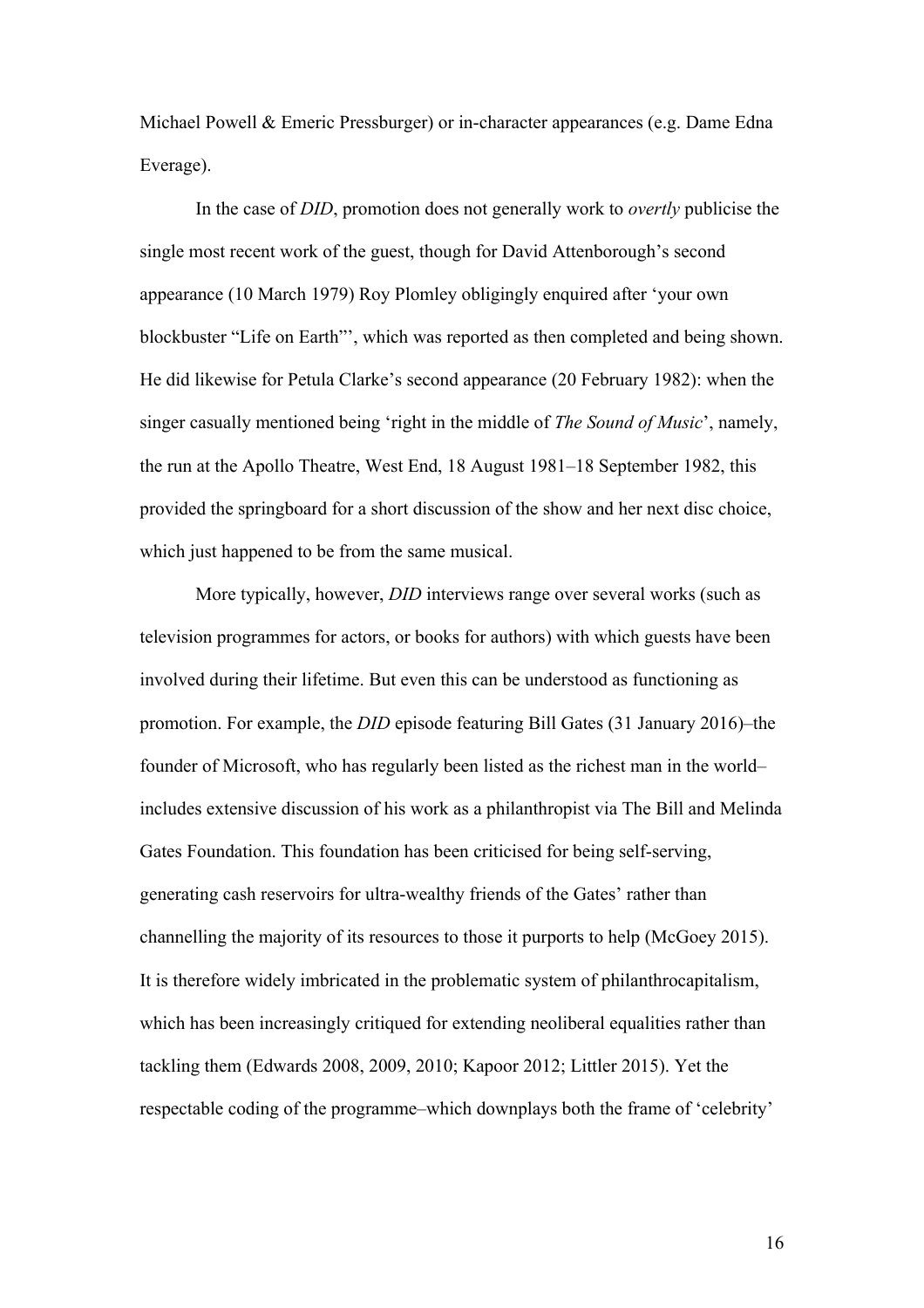and the promotional function of celebrity projects–means that it nonetheless bestows prestige and reputational capital on both the celebrity and their works.

*DID* has endured is because it has surfed the different historical phases of celebrity culture, both tapping into them and helping reproduce them in its own particular way. In addition to working as an exemplar of celebrity's possessive individualism, the programme and its narratives also work both to connect with people and connect people together. It gives its audience a powerful, 'parasocial' way of bonding with other people (Giles 2000), and helps us achieve greater psycho-social understandings of what it's like to inhabit different places, skins and lives; in other words, to gain insights into 'subjectivity in history'.<sup>9</sup>

But at times the programme can also work to potential challenges some of the more pernicious effects of celebrity's possessive individualism and what are sometimes called 'the hidden injuries of media power': the use of media and celebrity as cultural legitimating devices, in relation to which 'ordinary' people do not have anywhere near as much value (Couldry 2001). For instance, through hearing the cultural theorist Stuart Hall say, as a castaway on *DID*, that he wanted to be remembered as an *enabler*, for helping people and building networks rather than making or producing one particular book or thing himself (13 February 2000).

What would happen if *DID* were to break out of its now comfortable celebrity routine and interview 'ordinary' people? There has actually been one example of a non-celebrity interview: Signalman Henry Wheeler was made a *DID* castaway on 24 November 1945. As the announcement following film star Deborah Kerr's interview the previous week put it: 'Next week's particular broadcast will come from an actual desert island – from Signalman Henry Wheeler of the Royal Navy doing garrison duty

<sup>&</sup>lt;sup>9</sup> Thanks to Wendy Wheeler many years ago for pointing this out to me. I vividly remember the phrase.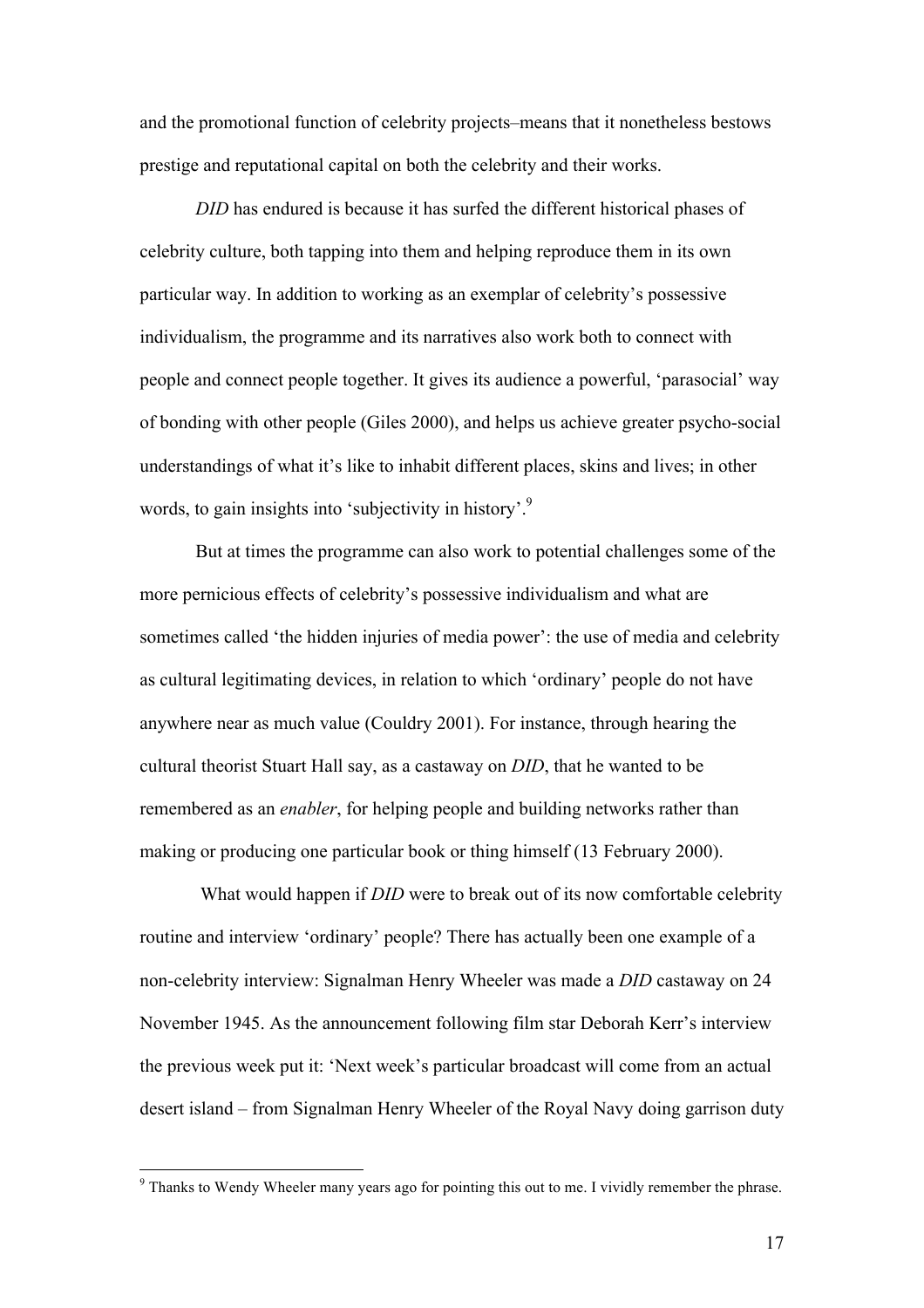on a small island off the coast of Europe' (quoted in Magee 2012: 41). The interview took place after the end of World War II, and featured a *literal* castaway, one stationed overseas, who thus became a brief *DID* celebrity–what Rojek (2001) would term a 'celetoid'–because of his appearance on the programme. This appearance needs to be understood in the context of the succession of wartime 'record choice' programmes involving members of the Forces and later even Home Guard factory workers (see Jenny Doctor's chapter in this volume): in particular one of them, 'It's Up To You', ran until July 1945, while the disc-only 'Forces Favourites' continued for quite some years. His appearance, in this happy moment of post-war triumphalism, plugged the recent disappearance from the airways of the voices of actual members of the Forces. Tellingly, this interview was also conducted at a high point of British social democracy, when the welfare state was expanded in Britain in the aftermath of the war. As both Alan Sinfield (1997) and Selina Todd (2015) have argued, the expansion of rights for workers, including public pensions, free healthcare and education, was the promise and the premise on which the war had been fought for most working people. Indeed, 1945 saw the rise of a Labour party that sought to unite middle and working classes together as 'the people', as productive citizens 'against the "vested interests" of the rich' (Todd 2015: Kindle location 2544). In the latter case, *DID*'s invitation to Signalman Wheeler can be read as the programme's response to these rising tides of social inclusivity.

What would it be like if, today, some non-celebrities, so-called 'civilians', people who are not nationally well-known or who have occupations not deemed to be middle class, appeared on the programme as well? Perhaps a gardener in a park, a community activist, a rubbish collector or the woman who has worked for years in the chip shop? I suggest that it might work to counteract some of the more noxious social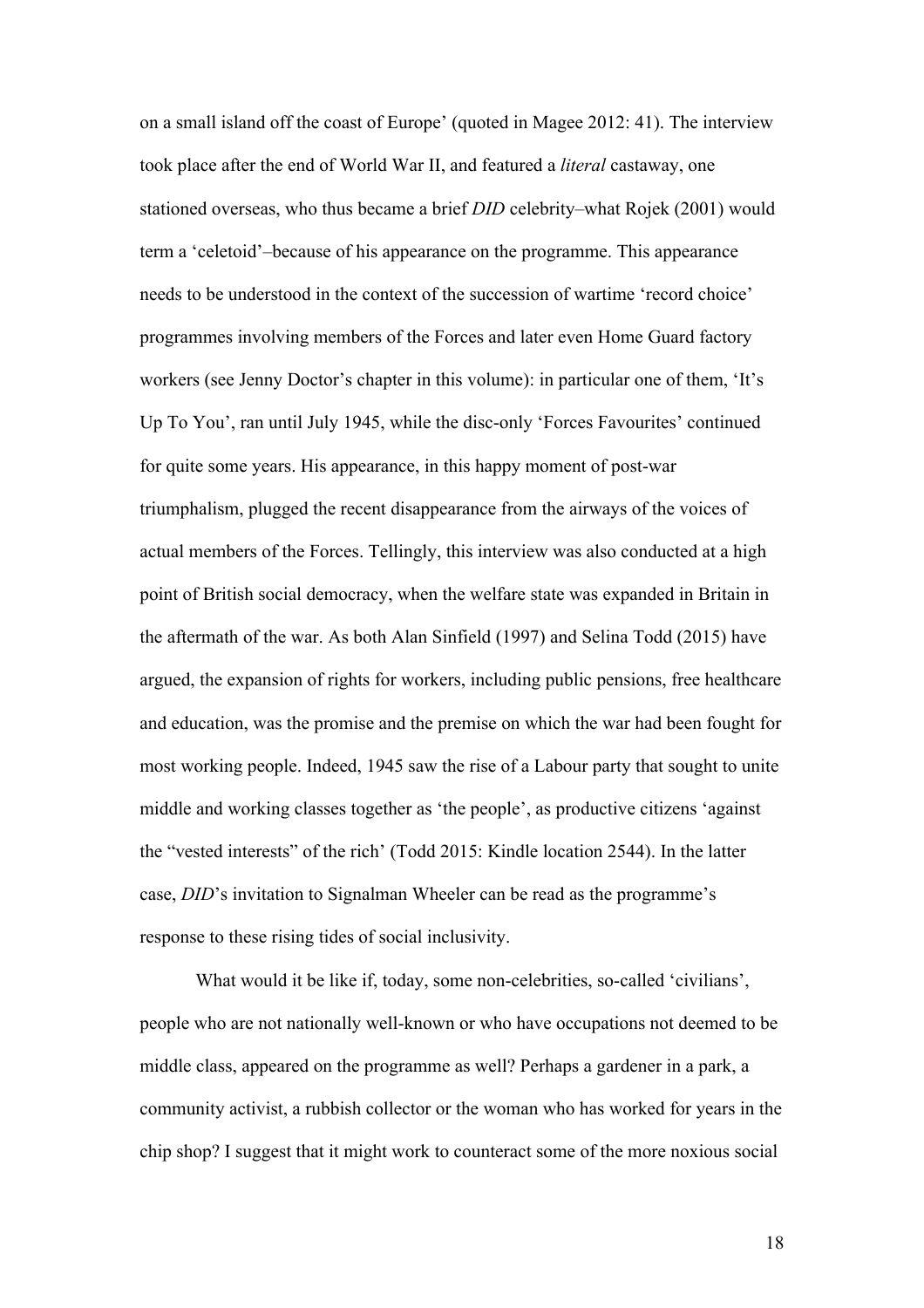divisions celebrity can foster, and open up further possibilities for redistributing dignity. That is the suggestion I would like to send in a bottle, to throw into the cultural water that is this book, hoping that it might wash up onto the shores of the island.

#### **Acknowledgements**

I am grateful to the organisers and all participants of the *Desert Island Discs* conference held at the British Academy in 2013, and to Julie Brown and Steve Cottrell for generously sharing their sources and ideas with me.

# **References**

- BBC Trust. (2011), *Service Review: BBC Radio 3, BBC Radio 4 and BBC Radio 7.* http://downloads.bbc.co.uk/bbctrust/assets/files/pdf/regulatory\_framework/ser vice\_licences/service\_reviews/radio\_347/radio\_347\_final.pdf. Accessed 1 July 2016.
- Braudy, L. (1986), *The Frenzy of Renown: Fame and Its History* (New York, Vintage).
- Brockington, Dan. (2014), *Celebrity Advocacy and International Development* (London, Routledge).
- Brown, Wendy (2015) *Undoing the Demos.* (Cambridge MA: Zone Books, MIT Press)
- Carter, A. (1990), 'Introduction' to A. Carter (ed.) *The Virago Book of Fairy Tales* (London, Virago).ppix-xxii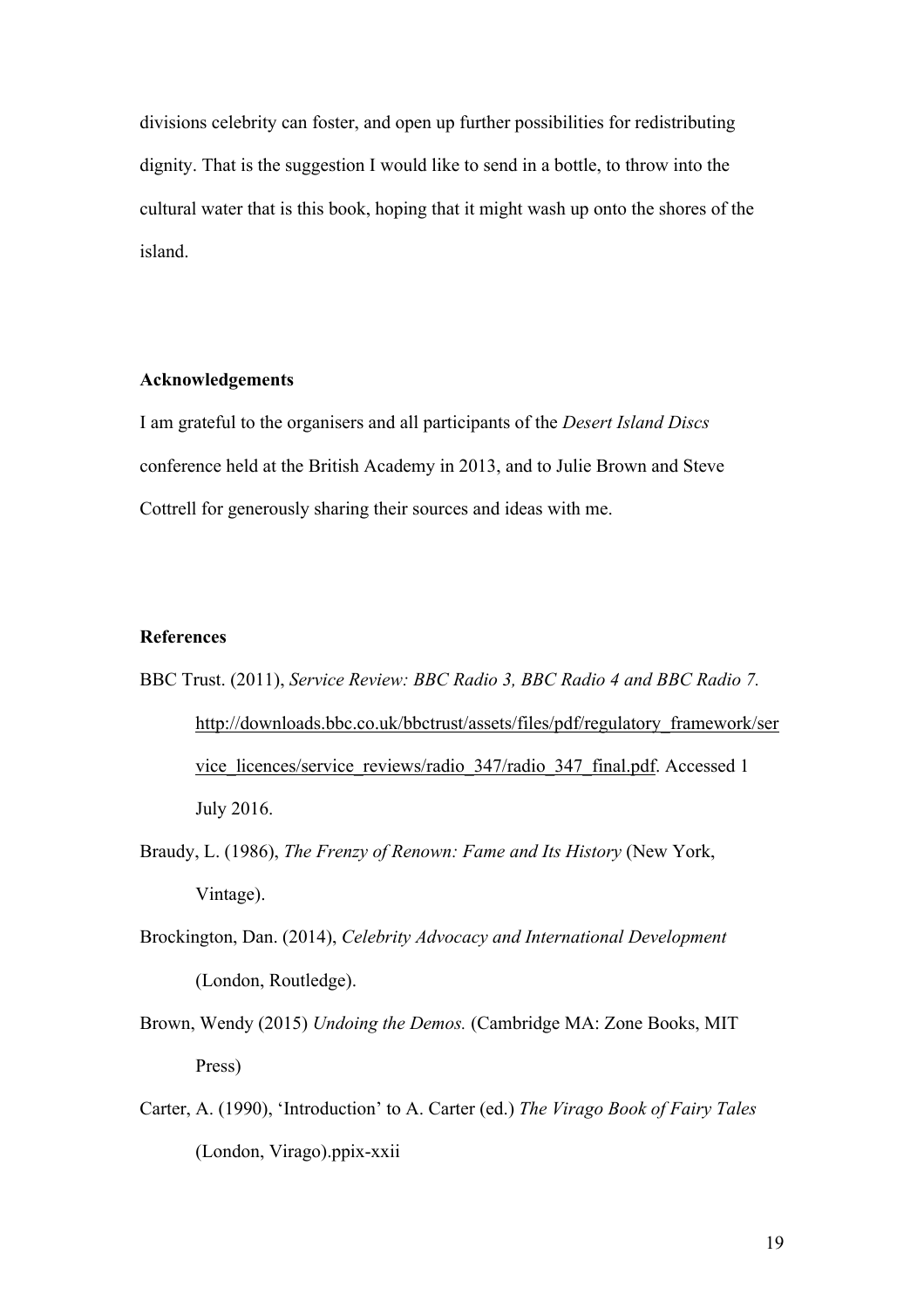- Chouliaraki, L. (2013), *The Ironic Spectator: Solidarity in the Age of Post-Humanitarianism* (Cambridge, Polity).
- Couldry, N. (2001), 'The Hidden Injuries of Media Power', *Journal of Consumer Culture*, 1/2: 155-177.
- Crouch, C. (2011), *The Strange Non-Death of Neoliberalism* (Hoboken, John Wiley & Sons).
- de Chamfort, N. (1968), *Maximes et pensées. Caractères et anecdotes* éd. J. Dagen. (Paris, Garnier-Flammarion).
- Dyer, R. (1980), *Stars* (London, British Film Institute).
- Dyer, R. (1986), *Heavenly Bodies: Film Stars and Society* (London, Macmillan Press).
- Edwards, M. (2008), *Just Another Emperor: The Myths and Realities of Philanthrocapitalism* (London*,* Demos: A Network for Ideas & Action and The Young Foundation).
- Edwards, M. (2009), 'Philanthrocapitalism: After the Gold Rush' in T. Curzon Price and D. Hayes (eds), *The Power of Giving: Philanthrocapitalism Debated*  (London, Open Democracy), 11-21.
- Edwards, M. (2010), *Small Change: Why Business Won't Save the World* (San Francisco, Berrett-Koehler).
- Evans, J. and D. Hesmondhalgh (2005), *Understanding Media: Inside Celebrity*  (Milton Keynes, Open University Press).
- Foucault, M. (1977), 'What is an Author?' translated by D. Bouchard and S. Simon, in D. Bouchard (ed.), *Language, Counter-memory, Practice* (New York, Cornell University Press), 113-138.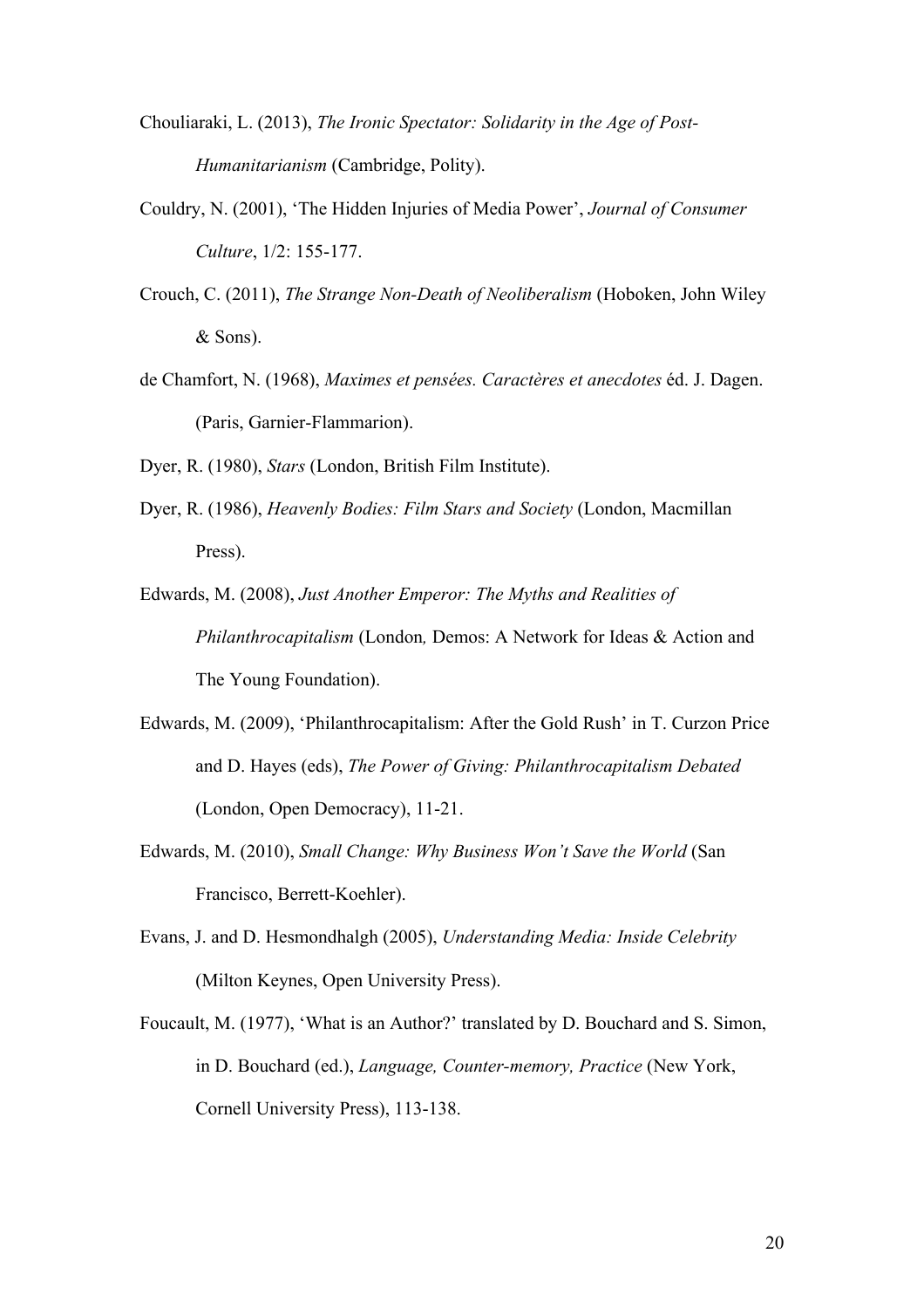- Foucault, M. (2010), *The Birth of Biopolitics: Lectures at the Collège de France*, *1978-1979,* translated by G. Burchell, (Basingstoke, Palgrave MacMillan).
- Gilbert, J. (2004) 'Small Faces: The Tyranny of Celebrity in Post-Oedipal Culture', in J. Littler (ed.) *Mediactive 2: Celebrity*, (London, Lawrence & Wishart), 86- 109.
- Giles, D. (2000), *Illusions of Immortality: A Psychology of Fame and Celebrity* (Basingstoke, Macmillan).
- Gramsci, A. (2005), *Selections from the Prison Notebooks*, translated Quintin Hoare and Geoffrey Nowell-Smith (London, Lawrence & Wishart).

Grossberg, L. (2010), *Cultural Studies in the Future Tense*, (Durham, Duke).

- Hall, S. (1987) 'Gramsci and Us', *Marxism Today*, June, 16–21.
- Hall, S., D. Massey and M. Rustin (eds) (2014). *The Kilburn Manifesto*. (London: Lawrence and Wishart)
- Holmes, S. and D. Jermyn. (2004), *Understanding Reality Television* (London, Routledge).
- Holmes, S. and S. Redmond. (2006), (eds.) *A Reader in Stardom and Celebrity* (London, Sage).
- Holmes, S. and D. Negra (2011), (eds.) *In the Limelight and Under the Microscope: Forms and Functions of Female Celebrity* (London, Continuum).
- Huyssen, A. (1986), *After the Great Divide: Modernism, Mass Culture, Postmodernism* (Bloomington, Indiana University Press).
- Illouz, E. (2007), *Cold Intimacies: The Making of Emotional Capitalism* (Cambridge, Polity Press).
- Inglis, F. (2010), *A Short History of Celebrity* (Princeton, Princeton University Press).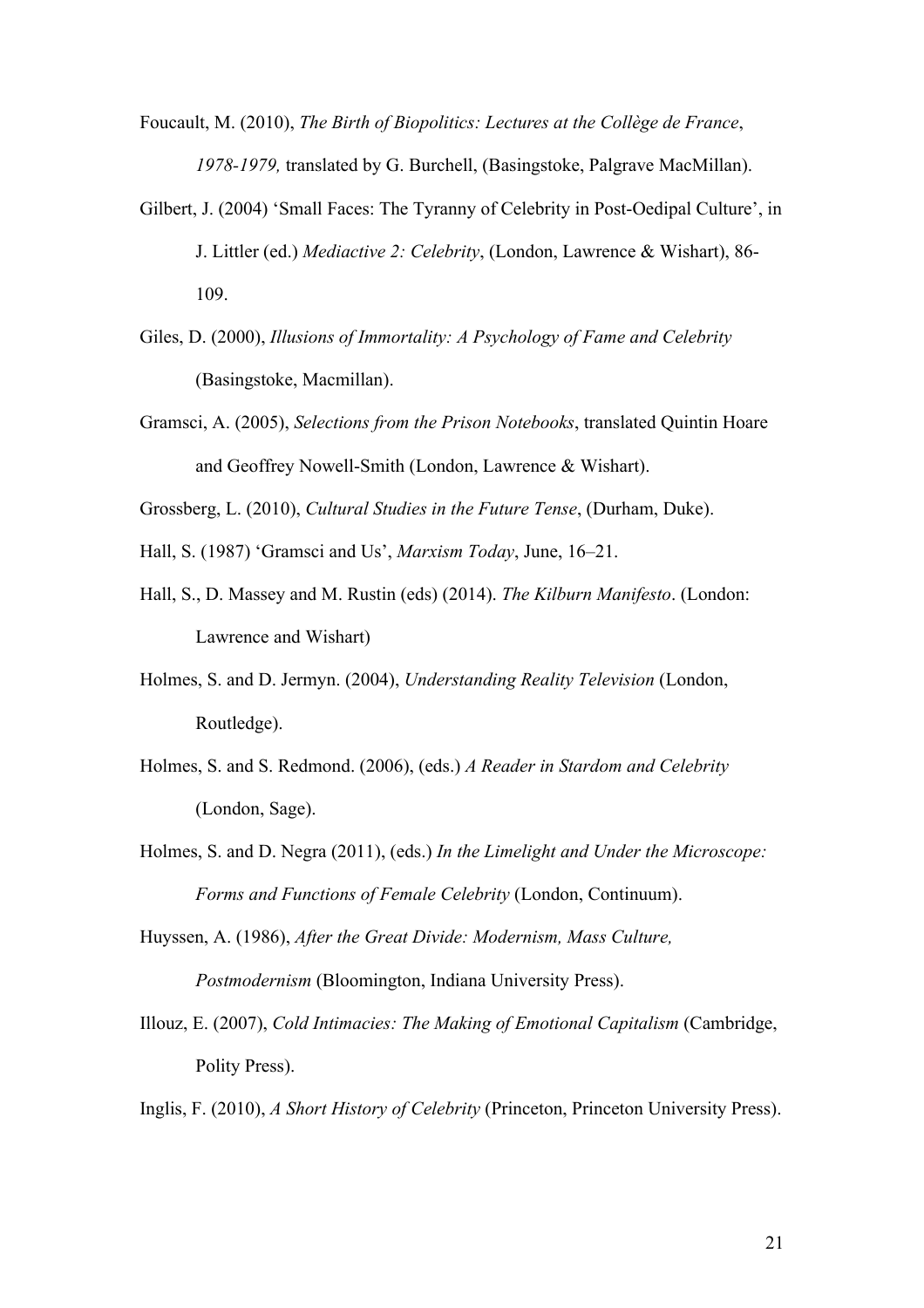Kapoor, I. (2012), *Celebrity Humanitarianism: The Ideology of Global Charity* (New York, Routledge).

Littler, J. (2004), (ed.) *Mediactive 2: Celebrity* (London, Lawrence & Wishart).

- Littler, J. (2014), 'Celebrity' in T. Miller (ed.) *The Routledge Companion to Global Popular Culture* (London, Routledge), 119-127.
- Littler, J. (2015), 'The New Victorians? Celebrity Charity and the Demise of the Welfare State', *Celebrity Studies* 6/4: 471-485.
- Littler, J. (2016a), 'Cultural Studies and Consumer Culture', in D. Shaw et al (eds.) *Ethics and Morality in Consumer Culture: Interdisciplinary Perspectives* (London, Routledge), 233-247.
- Lowenthal, L. (1984), 'The Triumph of Mass Idols' in *Literature and Mass Culture* (New Brunswick, Transaction Books), 203-235.
- McCracken, G. (1989) 'Who is the Celebrity Endorser? Cultural Foundations of the Endorsement Process', *Journal of Consumer Research,* 16/3: 310**-**21.
- McGoey, L. (2015), *No Such Thing as a Free Gift: The Gates Foundation and the Price of Philanthropy* (London, Verso).
- Macpherson, C. B. (2010), *The Political Theory of Possessive Individualism from Hobbes to Locke* (Oxford, Oxford University Press).
- Magee, S. (2012), *Desert Island Discs: 70 Years of Castaways* (Ealing, Bantam Press).
- Mair, J. (2008), 'Am I Bovvered that Radio 4 is too Middle Class? No!' *The Guardian,* 22 February. Online at https://www.theguardian.com/media/organgrinder/2008/feb/22/amibovveredth atradio4is. Accessed 1 July 2016.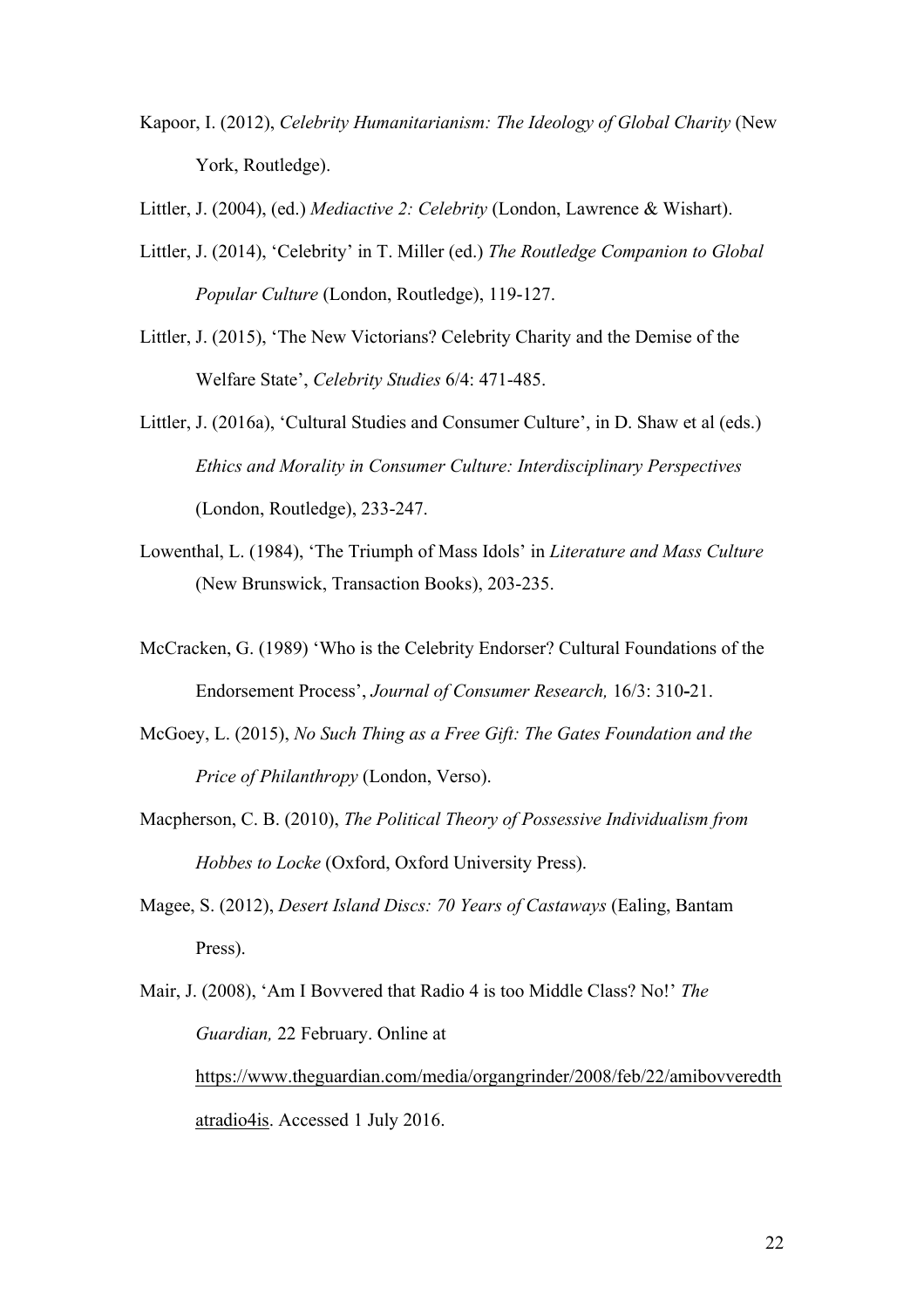Marshall, P. D. (2001), *Celebrity and Power: Fame in Contemporary Culture* (Minneapolis, University of Minnesota Press).

Marshall, P. D. (2006), *The Celebrity Culture Reader* (London, Routledge).

Marwick, A. (2014), *Status Update! Celebrity, Publicity, and Branding in the Social Media Age* (New Haven, Yale University Press).

Midgely, N. (2011) 'BBC Radio 4 Too Middle-Class and London-Centric' *The Telegraph,* 8 February.

http://www.telegraph.co.uk/culture/tvandradio/bbc/8279381/BBC-Radio-4 too-middle-class-and-London-centric.html. Accessed 1 July 2016.

- Morgan, S. (2011), 'Celebrity: Academic 'pseudo-event' or a Useful Concept for Historians?' In *Cultural and Social History,* 8/1: 95–114.
- Palmer, G. (2005), 'The Undead: Life on the D-List', *Westminster Papers in Communication and Culture,* 2/2: 37–53.
- Parkinson, M. (2012), 'Michael Parkinson on Hosting Desert Island Discs', *Radio Times,* 29 January. http://www.radiotimes.com/news/2012-01-29/michaelparkinson-on-hosting-desert-island-discs. Accessed 1 July 2016.
- Peterson, R. A. (1992), 'Understanding Audience Segmentation: From Elite and Mass to Omnivore and Univore', *Poetics,* 21/4: 243–258.

Rojek, C. (2001), *Celebrity* (London, Reaktion Books).

- Schickel, R. (2000), *Intimate Strangers: The Culture of Celebrity in America*. (Chicago, Ivan R. Dee).
- Sinfield, A. (1997), *Literature, Politics and Culture in Post-war Britain*. Second Edition. (London, The Athlone Press).

Stoppard, T. (1982), *The Real Thing* (London, Faber & Faber).